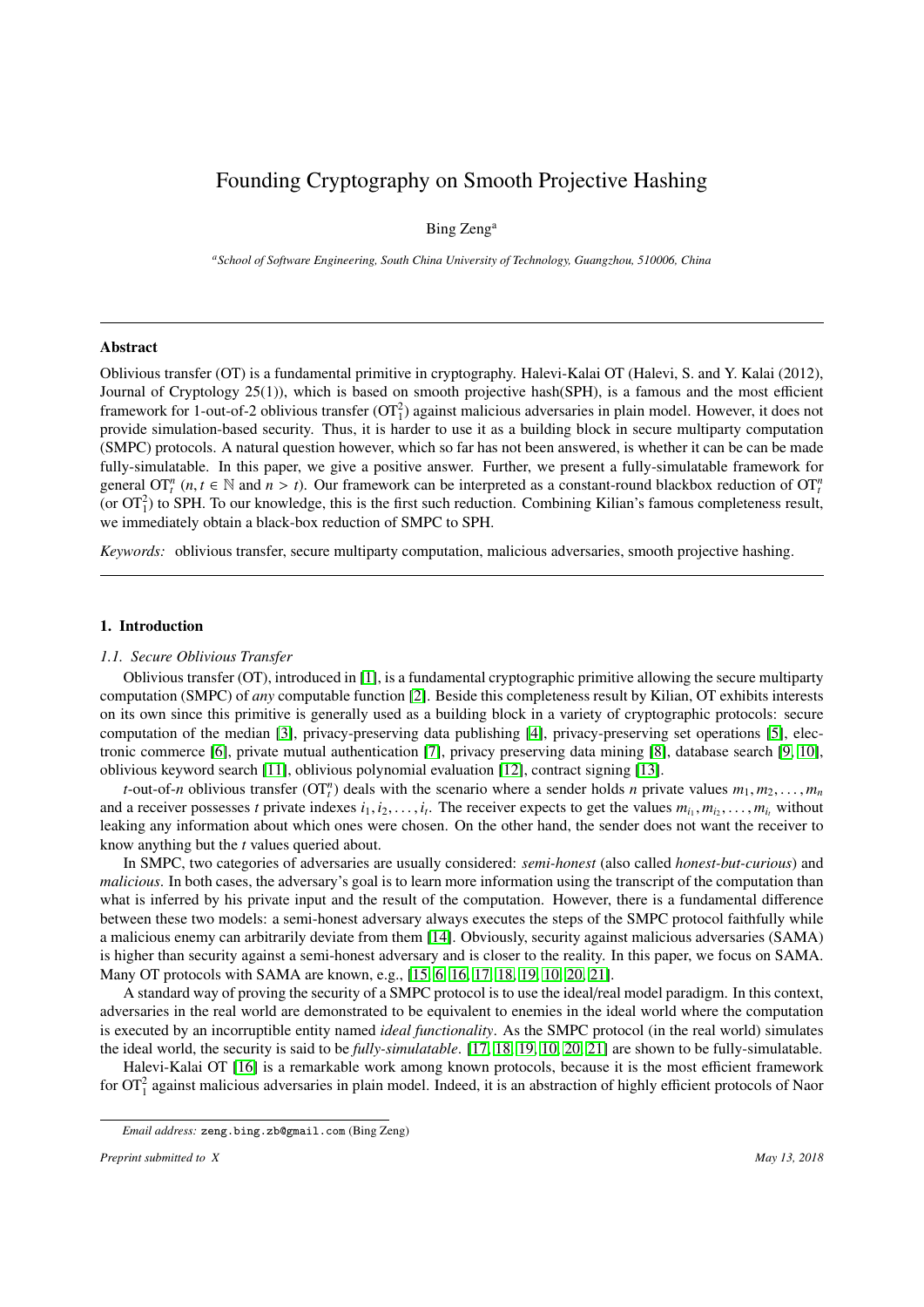and Pinkas [\[15\]](#page-23-13) and Aiello et al [\[6\]](#page-23-4). However, Halevi-Kalai OT is non-simulatable. Thus, it is harder to use it as a building block in secure multi-party computation protocols. A concrete attack on non-simulatable OT shown by [\[9\]](#page-23-7) is selective-failure attack where the sender causes a failure depending on the receiver's selection. A natural question however, which so far has not been answered, is whether Halevi-Kalai OT can be made fully-simulatable.

#### *1.2. Our Contribution*

In the following subsections, we are to provide detailed explanations of our contribution. The main points can be summarized as follows.

- 1. We present a positive answer to the question. Specially, we make Halevi-Kalai  $OT_1^2$  fully-simulatable, then extends it to general case  $OT_t^n$ . Thus, we present a generally realizable framework for  $OT_t^n$  with fully-simulatable SAMA in plain model.
- 2. As a theoretical contribution, our framework is a constant-round blackbox reduction of  $OT<sup>n</sup><sub>t</sub>$  to SPH. To our knowledge, this is the first such reduction. Combining Kilian's completeness result [\[2\]](#page-23-0), we immediately obtain a black-box reduction of SMPC to SPH.

We tress that  $OT_t^n$  has its own interesting when compare it with  $OT_t^2$ . First, there are many applications for  $OT_t^n$ itself, e.g., [\[12,](#page-23-10) [9,](#page-23-7) [22,](#page-23-20) [10\]](#page-23-8). Second, when an efficient  $\sigma T_t^n$  protocol is needed in practice, it is unknown how to construct it from a known  $OT_1^2$  protocol. Specifically, there is not an efficient reduction  $OT_t^n$  to  $OT_1^2$  on SAMA level is known except a prohibitively expensive reduction employing zero-knowledge proofs for  $N \mathcal{P}$  [\[23\]](#page-23-21). Although there are some reductions of weaker security, e.g. [\[9\]](#page-23-7), they do not provide simulation-based security. This justifies directly constructing fully-simulatable SAMA protocols for OT*<sup>n</sup> t* .

#### *1.2.1. Cryptographic Approach*

The SPH variant used in [\[16\]](#page-23-14) was called *verifiably smooth projective hash family*. It deals with two types of instances (smooth and projective) which are computationally indistinguishable due to a property called *hard subset membership*. Nonetheless, another property called *verifiable smoothness* provides a way to verify whether at least one of a two instances is smooth. In the remaining of this paper, we are to denote verifiably smooth projective hash family with hard membership property by VSPH-HM.

For each instance *x* of each type, there are two kinds of keys (hash keys and projection keys). In addition, every projective instance holds a witness while no smooth instance does so. A hash value is computed from a hash key (i.e., Hash( $x$ ,  $hk$ )) while a projection value is computed from a projection key and a witness (i.e., pHash( $x$ ,  $pk$ ,  $w$ )). For a smooth instance, the projection value reveals almost no knowledge about the hash value due to a property called *smoothness*. However, for a projective instance, the projection value equals the hash value. This fact is guaranteed by another property called *projection*.

Despite the notion of VSPH-HM can be used to deal with  $OT_1^n$ , it seems difficult to extend it to handle the general case  $\overline{OT}^n_t$ . The reason is that, to hold verifiable smoothness, both types of instances have to be generated in a dependent way. This makes it difficult to design an algorithm checking that at least *t* of *n* arbitrary instances are smooth without leaking any information to the adversaries which could be used to distinguish smooth instances from projective instances. Therefore, even constructing a non-simulatable protocol for  $OT_t^n$  as in [\[16\]](#page-23-14) seems difficult.

Another problem comes from the fact that, for a protocol using a VSPH-HM, it is impossible to gain simulationbased security in the case where only the receiver is corrupted. The reason is that, to extract the adversary's real input in this case, the simulator has to identify the projective part of a smooth-projective instance pair. However, this is computationally impossible because of the hard subset membership assumption.

Seeing the above difficulties, we define a new variant of SPH called *smooth projective hash family with distinguishability and hard subset membership* (SPH-DHM). See [\[24\]](#page-23-22) for its instantiations. The most essential difference between the notions of SPH-DHM and VSPH-HM is that a SPH-DHM also provides witnesses to the smooth instances while verifiable smoothness is removed. Furthermore, we introduce the *distinguishability* property providing a way to differentiate smooth instances from projective ones when needed witnesses are given. This enables a SPH-DHM to generate both types of instances independently. Thus, the notion of SPH-DHM is tailored to treat OT*<sup>n</sup> t* .

We would like to recall that, in [\[16\]](#page-23-14), the receiver learns the value it queried about via a projective instance. For a smooth-projective instance pair, if the witness pair is available, the simulator can identify the projective instance, and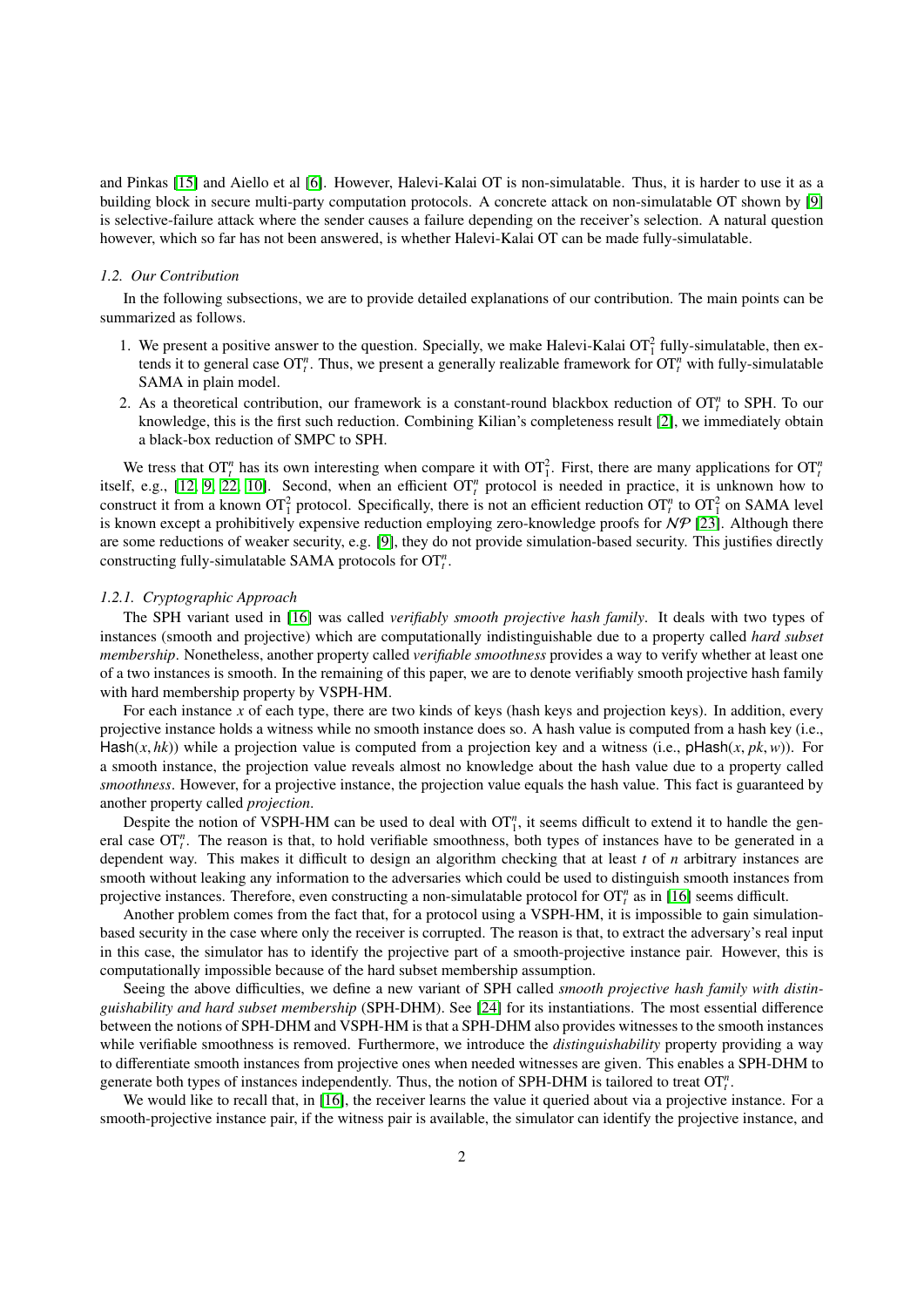hence the simulator can learn which value the adversary chooses (i.e. it learns the adversary's real input). Employing a cut-and-choose technique as in [\[19,](#page-23-17) [25\]](#page-23-23), the simulator can see the witnesses by rewinding the adversary's computation. Our idea is for the receiver to "cut" some instance vectors (where each one contains *t* projective instances and *n* − *t* smooth instances) and for the sender to "choose" some instance vectors at random to check their *legalities* (i.e., the sender checks that each vector indeed contains at least *n* − *t* smooth instances). The receiver then sends the chosen instance vectors' witnesses. Combining the previous analysis, we can see that for a protocol constructed following this idea, the simulator can extract the adversary's real input, and hence simulation-based security can be gained in the case where only the receiver is corrupted.

In the case where only the sender is corrupted. The authors of [\[16\]](#page-23-14) argue that their protocol gives a simulationbased security. Though their simulation idea is intuitively right, we find it not true. The main problem is that the input extraction is not completed in one shot. See Section [3.2](#page-8-0) for the details. To solve this problem, we let both parties commonly choose instance vectors to open via a coin-tossing protocol. This gives opportunities to the simulator to know the choices of malicious adversaries and to bias the common choices. Then the simulator can cheat malicious adversaries and extract their input in one shot.

In [\[26\]](#page-23-24), Zeng *et al.* presented a framework for  $OT_t^n$  secure against covert adversaries whose design is close to the protocol presented in this paper. In [\[27\]](#page-23-25), Aumann and Lindell proved that, for any protocol, if its deterrence factor to covert adversaries was  $\epsilon = 1 - \mu(k)$  (where  $\mu(\cdot)$  is a negligible function of the security parameter), then the protocol was also secure against malicious adversaries. With this result in mind, one might naturally wonder whether it would be possible to get such a good deterrence factor for [\[26\]](#page-23-24) via a simple parameter setting to ensure [\[26\]](#page-23-24)'s security against malicious adversaries. Unfortunately, this straightforward idea does not allow for [\[26\]](#page-23-24)'s formal security proof to hold. For example, in the case where only the sender is corrupted, following Theorem 23 and the proof of Lemma 24 in [\[26\]](#page-23-24), the expected running time of the simulator would be  $\binom{K}{K-2} = 1/(1-\epsilon)$ , where *K* and *g* are statistical security parameters. If  $\epsilon = 1 - \mu(k)$ , then the expected running time  $\binom{K}{k-g} = 1/\mu(k)$  is greater than any positive polynomial in the security parameter. As a consequence, in the current paper to obtain security against malicious the security parameter. As a consequence, in the current paper, to obtain security against malicious adversaries, the ideas behind formal security proofs are totally different from [\[26\]](#page-23-24).

The above discussion gives examples emphasizing that, in the field of provable security, it is usually technically difficult and error-prone rather than straightforward to construct a scheme with higher security level from one with lower security level.

To summarize our approach at a high level, our basic idea is to use the notion of SPH-DHM and a cut-and-choose technique to construct a framework  $\Pi$  for  $OT_t^n$  with fully-simulatable SAMA. Our scheme can be depicted as follows:

- 1. Let *K* be a predetermined positive integer. The receiver generates a hash family parameter and "cuts" *K* vectors where each vector contains *t* projective instance-witness pairs and *n*−*t* smooth instance-witness pairs. It shuffles each vector and sends the parameter and the shuffled *instance vectors* to the sender.
- 2. The sender checks that the hash family parameter is legal. Then, both parties commonly run a coin-tossing protocol to "choose" instance vectors to check their legalities.
- 3. To prove the chosen instance vectors' legalities, the receiver sends their witness vectors to the sender.
- 4. After the sender has checked the validity of those vectors, the receiver reorders each non-chosen instance vector using a permutation over {1, <sup>2</sup>, . . . , *<sup>n</sup>*} based on its private indexes (representing the *<sup>t</sup>* elements it wants to obtain). Then, the receiver forwards all these permutations to the sender.
- 5. According to the permutations, the sender reorders every non-chosen instance vector. Then, it encrypts its private *n* values by XOR-ing them with the hash values of the non-chosen instance vectors. Finally, the sender sends the encryptions and projection keys of non-chosen instance vectors to the receiver.
- 6. The receiver computes the projection values of the non-chosen instances vectors and it XOR-es the projection values and the encryptions to gain the *t* values it sought.

## *1.2.2. Reducing SMPC to SPH*

As a theoretical contribution, our protocol can be interpreted as a constant-round blackbox reduction of  $OT<sup>n</sup><sub>t</sub>$  to SPH. Besides SPH, our protocol Π employs two cryptographic primitives: a perfectly hiding commitment and a perfectly binding commitment, which are used to toss coins. The coin-tossing can be carried out sequentially (bit by bit) [\[28\]](#page-23-26), without using perfectly hiding commitments. Further, perfectly binding commitments can be built from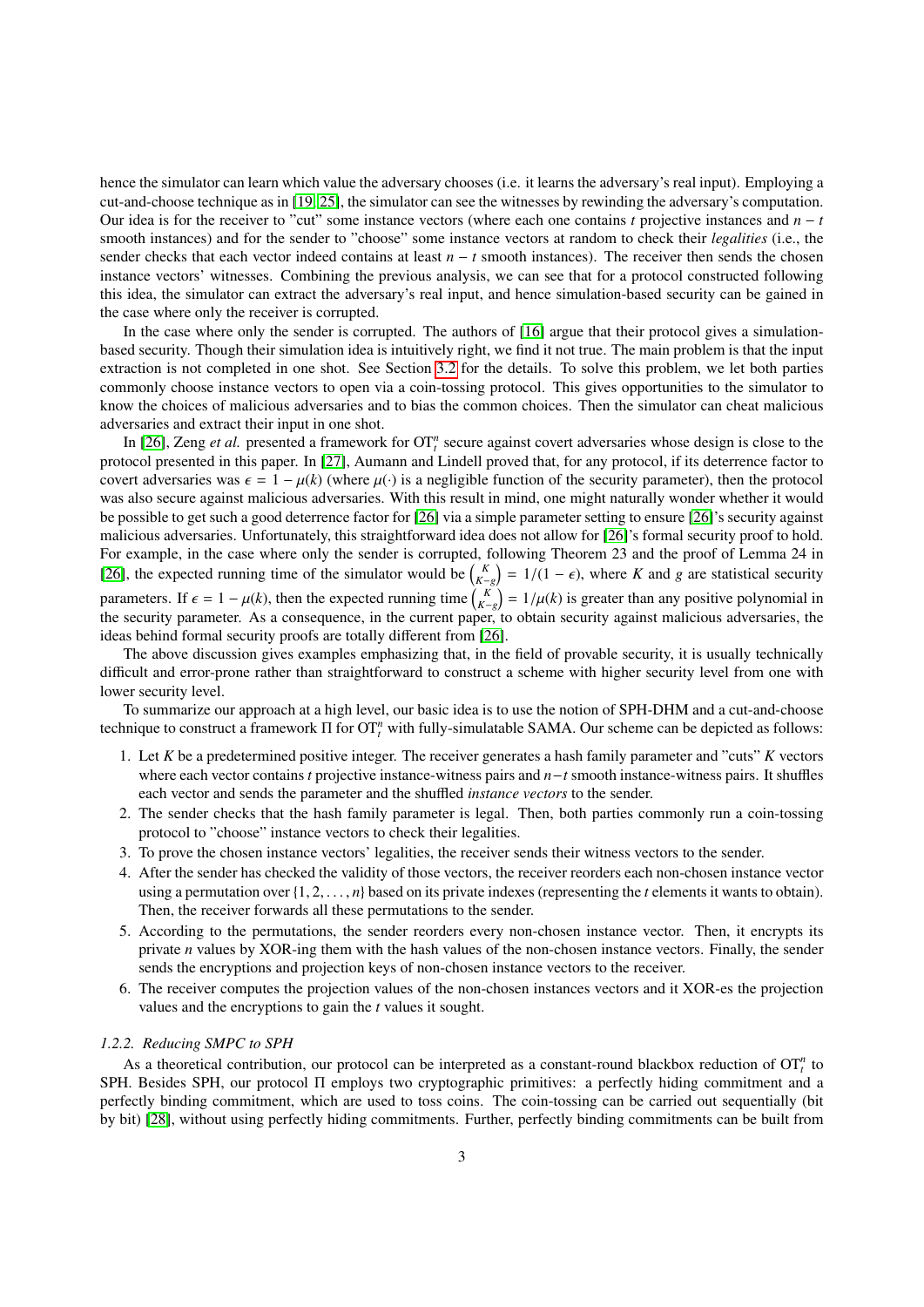one-way functions [\[29\]](#page-23-27), which are implied by SPH. We therefore obtain a  $O(K)$  round black-box reduction of  $OT_t^n$  to SPH. Combining Kilian's completeness result [\[2\]](#page-23-0), we also obtain a black-box reduction of SMPC to SPH.

#### *1.2.3. E*ffi*ciency of the Construction*

Our framework Π for OT*<sup>n</sup> t* costs 6 communication rounds. In practice, it expectedly costs 20 *n* encryptions and 20 *t* decryptions. In the particular case of  $OT_1^2$ , its communication rounds (respectively, expected computational overhead) is 3 times (respectively, 20 times) of [\[16\]](#page-23-14). Thus, it is practical.

# *1.3. Paper Organization*

In the next section, we describe the notations used throughout our work and the security definition for  $OT_t^n$ . In Section [4,](#page-9-0) we define a new variant of smooth projective hash (i.e. SPH-DHM). Our framework Π for OT<sup>*n*</sup> is exposed in Section [5](#page-11-0) and its security is demonstrated in Section [6.](#page-14-0) In Section [7,](#page-22-1) we extend our framework from  $\text{OT}_1^2$  to  $\text{OT}_t^n$ .

## 2. Preliminaries

Most notations and concepts mentioned in this section come from [\[29,](#page-23-27) [30,](#page-23-28) [31\]](#page-23-29) and we tailored them to deal with  $\mathbf{O}\mathbf{T}_{t}^{n}$ .

## *2.1. Basic Notations and Definitions*

We set the following notations for this paper:

- N: set of natural numbers.
- *k*: *security parameter* where  $k \in \mathbb{N}$ . It is used to measure the security of the underlying computational assumptions (e.g., the DDH assumption).
- *K*: *statistical security parameter* where  $K \in \mathbb{N}$ . This is the number of instance vectors that the receiver "cuts", and so *K* defines the size of our "cut-and-choose" test. Thus, *K* is used to measure the probability that the adversary is not caught in cut-and-choose type checks (see Lemma [30\)](#page-13-0). Note that this probability does not depend on any computational intractability assumption.
- $[n]$ : the set  $\{1, 2, \ldots, n\}$  where  $n \in \mathbb{N}$ .
- $\Psi = \{T \subseteq [n] : |T| = t\}$ : the set of the receiver's all legal private inputs in *t*-out-of-*n* oblivious transfer.
- $\vec{x}(i)$ : the *j*-th entry of the vector  $\vec{x}$ .
- $S_n$ : the set of all permutations of [*n*] where  $n \in \mathbb{N}$ .
- $\sigma(\vec{x})$ : the vector gained by shifting the *i*-th entry of the *n*-vector  $\vec{x}$  to the  $\sigma(i)$ -th entry where  $\sigma \in S_n$ . In other words,  $\sigma(\vec{x})$  denotes the vector  $\vec{y}$  such that:  $\forall i \in [n]$   $\vec{y}\langle\sigma(i)\rangle = \vec{x}\langle i\rangle$ .
- Poly(.): an unspecified positive polynomial.
- $\{0, 1\}^*$ : set of all bitstrings.
- $\alpha \in U$  *D*: an element  $\alpha$  chosen uniformly at random from a domain *D*.
- $\alpha \in Y$  *D*: an element  $\alpha$  chosen from a domain *D* according the probabilistic distribution  $\chi$ .
- |*X*|: the cardinality of a finite set *X*.

**Definition 1.** *A (positive) function*  $\mu$ (*.) is called* negligible in *k, if and only if:* 

<sup>∀</sup>Poly(·) <sup>&</sup>gt; <sup>0</sup> <sup>∃</sup>*k*<sup>0</sup> <sup>∈</sup> <sup>N</sup> : <sup>∀</sup>*<sup>k</sup>* <sup>&</sup>gt; *<sup>k</sup>*<sup>0</sup> <sup>µ</sup>(*k*) <sup>&</sup>lt; <sup>1</sup>/Poly(*k*).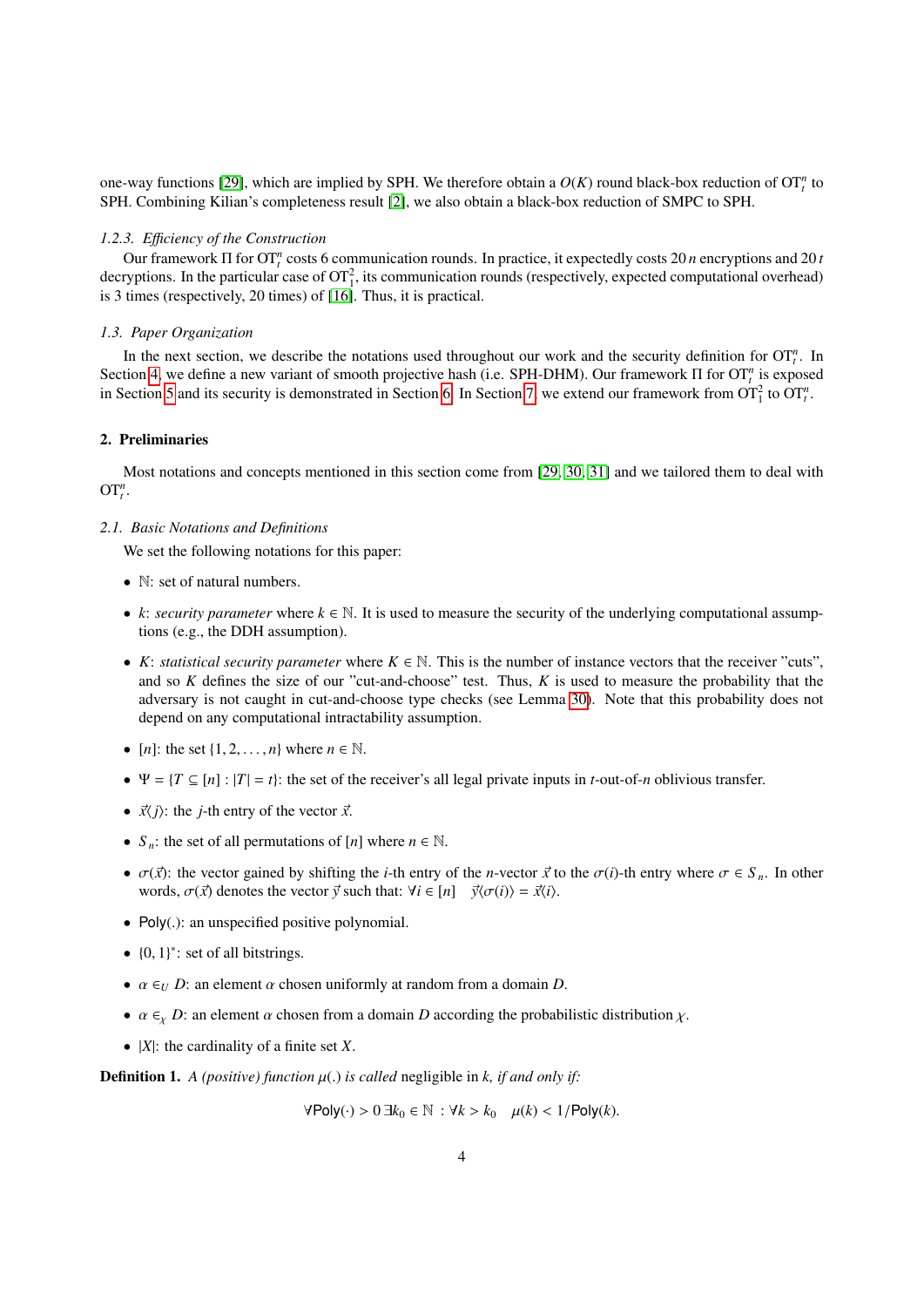Definition 2. *A* probability ensemble

$$
X \stackrel{def}{=} \{X(1^k, a)\}_{k \in \mathbb{N}, a \in \{0,1\}^*}
$$

*is an infinite sequence of random variables indexed by* (*k*, *<sup>a</sup>*)*, where a represents various types of inputs used to sample the instances according to the distribution of the random variable*  $X(1^k, a)$ *.* 

Definition 3. *A probability ensemble X is* polynomial-time constructible*, if there exists a* probabilistic polynomialtime *(PPT)* sampling algorithm Samp(.) such that for any a, any k, the random variables Samp( $1^k$ , *a*) and  $X(1^k, a)$ <br>are identically distributed *are identically distributed.*

Definition 4. *Let X*, *Y be two probability ensembles. We say they are* computationally indistinguishable*, denoted by*  $X \triangleq Y$ , if for any non-uniform PPT algorithm D with auxiliary input  $z = (z_k)_{k \in \mathbb{N}}$  (where each  $z_k \in \{0, 1\}^*$ ), there exists<br>a negligible function  $u(x)$  such that for any sufficiently large k and any  $a \in \{0, 1\}^*$  $a$  negligible function  $\mu(.)$  such that for any sufficiently large k and any  $a \in \{0,1\}^*$ , it holds that

$$
|\text{Prob}(D(1^k, a, X(1^k, a), z_k) = 1) - \text{Prob}(D(1^k, a, Y(1^k, a), z_k) = 1)| \leq \mu(k).
$$

Definition 5. *Let X*, *Y be two probability ensembles. They are said to be* statistically indistinguishable*, denoted by*  $X \stackrel{s}{=} Y$ , if their statistical difference is negligible. More specifically, if there exists a negligible function  $\mu(.)$  such that

$$
1/2 \cdot \sum_{\alpha \in \{0,1\}^*} |\text{Prob}(X(1^k, a) = \alpha) - \text{Prob}(Y(1^k, a) = \alpha)| = \mu(k).
$$

**Definition 6.** Let X, *Y* be two probability ensembles. They are said to be identical, denoted by  $X \equiv Y$ , if the distribu*tions of*  $X(1^k, a)$  *and*  $Y(1^k, a)$  *are identical.* 

**Remark 7.** *Let X*, *Y be two probability ensembles. We obviously have:*  $X \equiv Y$  *implies*  $X \stackrel{s}{=} Y$  *and*  $X \stackrel{s}{=} Y$  *implies*  $Y \stackrel{s}{=} Y$  $X \stackrel{c}{=} Y$ .

*2.2. OT<sup>n</sup> <sup>t</sup> with Non-Adaptive SAMA*

The  $\mathrm{OT}_t^n$  functionality is defined as follows.

$$
f: \mathbb{N} \times \{0, 1\}^* \times \{0, 1\}^* \longrightarrow \{0, 1\}^* \times \{0, 1\}^* (1^k, \vec{m}, T) \longrightarrow (\lambda, (\vec{m}\langle i \rangle)_{i \in T})
$$

where:

- $k$  is the security parameter,
- *m*<sup> $\dot{m}$ </sup> is a vector of *n* values having identical bitlength,
- $\lambda$  denotes the empty string,
- *T* is a set of *t* indexes from [*n*],
- $(\vec{m}\langle i \rangle)_{i \in \mathcal{T}}$  is the sequence of *t* values indexed by *T*.

In this functionality, the sender S privately holds the input  $\vec{m}$  and receives no output while the receiver R privately owns the set *T* and receives  $(\vec{m} \langle i \rangle)_{i \in T}$ .

Before engaging the OT protocol, the adversary  $\mathcal A$  corrupts the parties listed in the set  $I \subseteq \{S, \mathcal R\}$ . As  $\mathcal A$  is *nonadaptive*, the set *I* of corrupted players will not change until the computation ends. In our case, we consider that at most one party is corrupted by A. Non-corrupted participants (i.e. honest parties) will faithfully follow the protocol's instructions. When A corrupts a party, A takes control over the party's actions and A gets aware of the party's communication and computation history. In particular, the input of the corrupt participant is known (and controlled) by  $A$ . The objective of  $A$  is to gain some extra knowledge about the honest player's private input other than what is inferred by the result of the computation and  $\mathcal{A}$ 's protocol input.

We are now to recall how the ideal/real world paradigm works. For simplicity, we are to associate the value 1 with the sender S and the value 2 with the receiver R. Thus:  $\{S, \mathcal{R}\} = \{1, 2\}$ .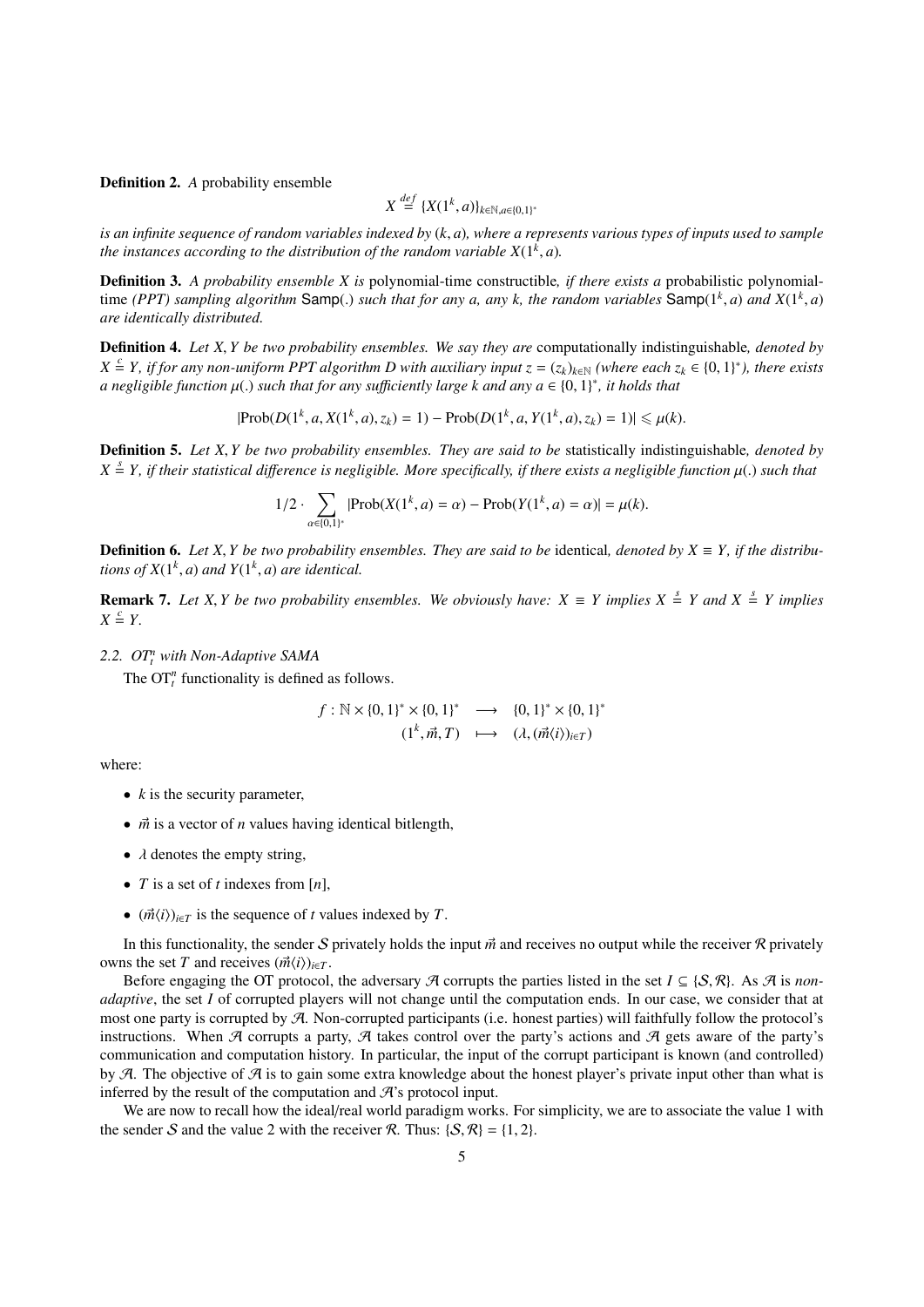#### *2.2.1. The Ideal World*

In the ideal world, there is an incorruptible *trusted third party* (TTP) (named ideal functionality in Section [1\)](#page-0-0). An execution of  $\mathbf{OT}_t^n$  proceeds as follows.

• Inputs. All entities know the public security parameter *k*. The sender *S* holds  $\vec{m}$ . The receiver  $\Re$  holds *T*. The adversary  $\mathcal{A}$  holds a name list  $I \subseteq \{1, 2\}$ , a randomness  $r_{\mathcal{A}} \in \{0, 1\}^*$  and an auxiliary input  $z = (z_k)_{k \in \mathbb{N}}$ , where  $z_k \in \{0, 1\}^*$ .

Before proceeding to the next stage,  $A$  corrupts parties listed in  $I$  and learns their inputs.

• Sending inputs to the TTP. Each honest party sends its input to the TTP. For each corrupted party,  $\mathcal A$  sends a string to the TTP on behalf of the party. This string may be the input of the corrupted party, other input of the same length, or an early termination request Abort<sub>*i*</sub> ( $i \in I$ ).

Denote the inputs received by the TTP by  $\vec{y} = (y_1, y_2)$  (note that  $\vec{y}$  does not necessarily equal  $(\vec{m}, T)$ ). If the TTP receive an Abort<sub>*i*</sub> for some  $i \in I$ , it sends Abort<sub>*i*</sub> to both parties and the ideal execution terminates.

Remark 8. *If the TTP received multiple aborting messages, then it means that both players have been corrupted by* A*. This situation represents no security objective whatsoever since the adversary controls every entity.*

In the case no aborting message was sent to the TTP, the execution of the protocol proceeds to the next step.

- **TTP answering the adversary.** The TTP computes  $f(y_1, y_2)$  and sends A the outputs  $(f(y_1, y_2)\langle i\rangle)_{i\in I}$  of the corrupted parties.
- TTP answering the honest parties. A sends either Abort*<sup>i</sup>* for some *i* ∈ *I* or Continue to the TTP. If the TTP receives Continue, then it sends the honest parties their results. Otherwise, it sends the honest parties Abort*<sup>i</sup>* .
- Outputs. Each honest party always outputs the message obtained from the TTP. Each corrupted party outputs nothing. Instead, A outputs any arbitrary (PPT computable) function of the initial inputs of the corrupted parties, the auxiliary input, and the messages obtained from the TTP.

The output of the execution is defined/denoted by a 3-entry vector  $\text{Ideal}_{f, \mathcal{A}(z), I}(1^k, \vec{m}, T, r_{\mathcal{A}})$  written as:

 $\mathsf{Ideal}_{f, \mathcal{A}(z), I}(1^k, \vec{m}, T, r_{\mathcal{A}}) = (\mathsf{Ideal}_{f, \mathcal{A}(z), I}(1^k, \vec{m}, T, r_{\mathcal{A}}) \langle 0 \rangle, \mathsf{Ideal}_{f, \mathcal{A}(z), I}(1^k, \vec{m}, T, r_{\mathcal{A}}) \langle 1 \rangle, \mathsf{Ideal}_{f, \mathcal{A}(z), I}(1^k, \vec{m}, T, r_{\mathcal{A}}) \langle 2 \rangle)$ 

where

- Ideal<sub>f, $\mathcal{A}(z), I(1^k, \vec{m}, T, r_{\mathcal{A}})(0)$  is  $\mathcal{A}$ 's output,</sub>
- Ideal<sub>*f*</sub>, $\pi(z)$ ,*I*(1<sup>*k*</sup>, $\vec{m}$ , *T*,  $r_{\pi}$ )(1) is the sender's output,
- Ideal<sub>f, $\mathcal{A}(z), I(1^k, \vec{m}, T, r_{\mathcal{A}})$  is the receiver's output.</sub>

### *2.2.2. The Real World*

In the real world, we do not have any TTP and the two parties communicate with each other using an authenticated channel. Let  $\Pi$  be a protocol for  $OT_t^n$ . A execution of  $\Pi$  proceeds as follows.

- Inputs. They are identical to the inputs in the ideal world except that  $S$  (resp.,  $\mathcal R$ ) additionally holds a randomness  $r_1$  (resp.,  $r_2$ ).
- **Computation.** Computing f is done via interactions between the sender and the receiver. Each honest party strictly follows the prescribed protocol Π. The corrupted parties follows A's instructions and may arbitrarily deviate from Π.
- Outputs. Each honest party always outputs what  $\Pi$  instructs. Each corrupted party outputs nothing. Instead,  $A$  outputs any arbitrary (PPT computable) function of the initial inputs of the corrupted parties, the auxiliary input, and the messages it sees during the execution of Π.

The output of the execution is defined/denoted by a 3-entry vector Real<sub>Π,*I*, $\mathcal{A}(z_k)$  (1<sup>k</sup>,  $\vec{m}$ , *T*,  $r_{\mathcal{A}}$ ,  $r_1$ ,  $r_2$ ) where the first,</sub> second and third entries are  $\mathcal{A}$ 's output, the sender's output and the receiver's output respectively similarly to  $\text{Ideal}_{f, \mathcal{A}(z), I}(1^k, \vec{m}, T, r_{\mathcal{A}}).$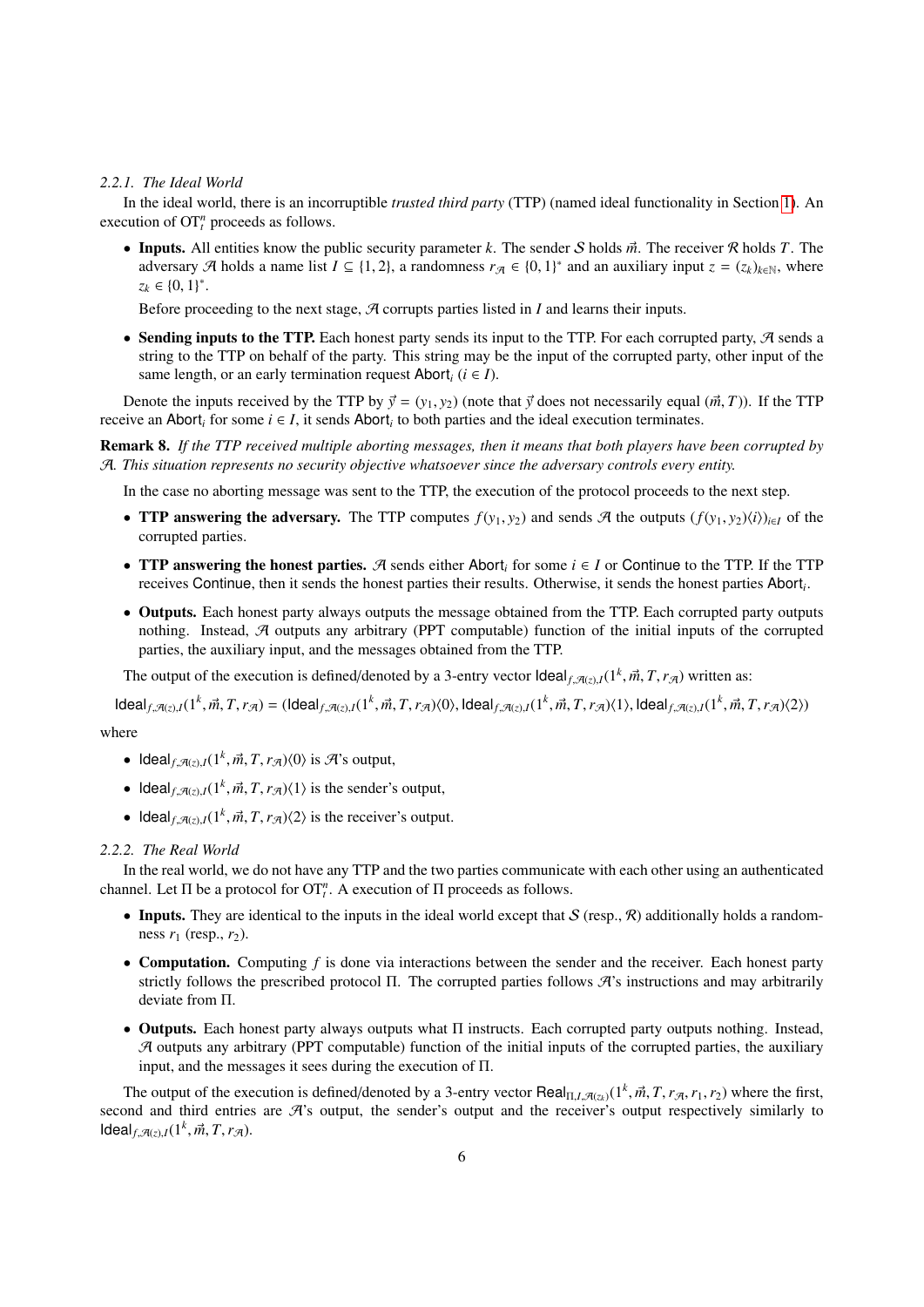#### *2.2.3. Security Definition*

Intuitively speaking, we say that protocol  $\Pi$  securely computes  $\mathrm{OT}_t^n$  in the presence of malicious adversaries, if and only if, for any malicious adversary  $A$ , what harm  $A$  can do in the real world is not more than in the ideal world. This intuition is formally captured by the following definition.

<span id="page-6-0"></span>**Definition 9.** Let f denote the functionality of  $OT_t^n$ . Let  $\Pi$  be a concrete protocol for  $OT_t^n$ . Let  $\Psi$  be a set of the *receiver's all legal private inputs. We say* Π securely computes *f in the presence of malicious adversaries, if and only if for any non-uniform PPT adversary*  $\mathcal A$  *with auxiliary input*  $z = (z_k)_{k \in \mathbb N}$  *in the real world, there exists a non-uniform probabilistic expected polynomial-time adversary* S *with the same auxiliary input in the ideal world such that, for any I*  $\subseteq$  [2]*, the following equation holds.* 

<span id="page-6-1"></span>
$$
\{\text{Real}_{\Pi,I,\mathcal{A}(z_k)}(1^k,\vec{m},T)\}_{k\in\mathbb{N},\vec{m}\in((0,1)^*)^n,T\in\Psi,z_k\in(0,1)^*}\qquad \overset{c}{=}\qquad \{\text{Ideal}_{f,I,\mathfrak{S}(z_k)}(1^k,\vec{m},T)\}_{k\in\mathbb{N},\vec{m}\in((0,1)^*)^n,T\in\Psi,z_k\in(0,1)^*},\quad(1)\}
$$

*where the parameters input to the two probability ensembles are the same. The adversary*  $\Im$  *is called* the simulator of *the adversary* A*.*

We point out that the security definitions presented in [\[30,](#page-23-28) [31\]](#page-23-29) require the simulator  $\Im$  to run in strictly polynomialtime but those from [\[32,](#page-23-30) [25,](#page-23-23) [19\]](#page-23-17) allow S to run in expected polynomial-time. Definition [9](#page-6-0) follows the latter. We argue about our choice as follows. First, allowing the simulator to run in expected polynomial-time is essential for achieving (non-trivial) constant-round protocols (our framework Π has constant round complexity) as Barak and Lindell showed that there was no (non-trivial) constant-round ZK proof of argument having a strictly polynomial-time black-box simulator [\[33\]](#page-23-31). Second, in many cases (also when strictly polynomial-time simulators exist), the expected running time of the simulator provides a better bound than the worst-case running time [\[34\]](#page-23-32).

#### *2.3. Smooth Projective Hash*

As said in Section [1,](#page-0-0) SPH was introduced to design chosen-ciphertext secure encryption schemes and Halevi and Tauman Kalai applied a variant of this cryptographic primitive to construct a protocol for OT.

**Definition 10** ([\[16\]](#page-23-14)). A hash family  $H$  is defined by means of the following PPT algorithms  $H = (PG, IS, IT, KG, Hash, pHash)$ :

- *Parameter generator* PG*: it takes a security parameter k as input and returns a hash parameter* Λ*: i.e.* Λ ←  $PG(1^k)$ .
- *Instance sampler* IS*: it takes a security parameter k and a hash parameter* Λ *as input and returns a triple, i.e.,*  $(x, w, \ddot{x}) \leftarrow \mathsf{IS}(1^k, \Lambda)$ , where  $\dot{x}$  is a projective instance,  $\dot{w}$  is one of its witnesses,  $\ddot{x}$  is a smooth instance.
- *Instance-testing algorithm* IT: *it tests the parameters*  $\Lambda$  *and two strings*  $x_0, x_1, i.e., \Pi(\Lambda, x_0, x_1) \in \{0, 1\}$ . The *intent is to test that at least one of*  $x_0$ ,  $x_1$  *is a smooth instance.*
- *Key generator* KG*: it takes a security parameter k, a hash parameter* Λ *and an instance x as input and outputs a hash-projection key pair* (*hk*, *pk*): *i.e.*, (*hk*, *pk*) ← KG( $1^k$ ,  $\Lambda$ ).
- *Hash algorithm* Hash*: it takes a security parameter k, a hash parameter* Λ*, an instance x and a hash key hk as input and outputs a value y: i.e.*,  $y \leftarrow$   $\text{Hash}(1^k, \Lambda, x, hk)$ .
- *Projection algorithm* pHash*: it takes a security parameter k, a hash parameter* Λ*, an instance x, a projection key pk and a witness w of x as input and outputs a value y: i.e.,*  $y \leftarrow \text{pHash}(1^k, \Lambda, x, pk, w)$ *.*

The *smoothness* requires that for any  $\ddot{x}$ , its projection key and hash value are almost uniformly distributed. The *projection* requires that for any *x* and any its hash-projection key pair (*hk*, *pk*), its hash value equals its projection value. The *verifiable smoothness* requires that if  $IT(\Lambda, x_0, x_1) = 1$ , then at least one of  $x_0, x_1$  is a smooth instance. The *hard subset membership* requires the smooth instances  $\ddot{x}$  and projective instances  $\dot{x}$  are computationally indistinguishable. We let VSPH-HM denote the hash family which holds all properties mentioned here.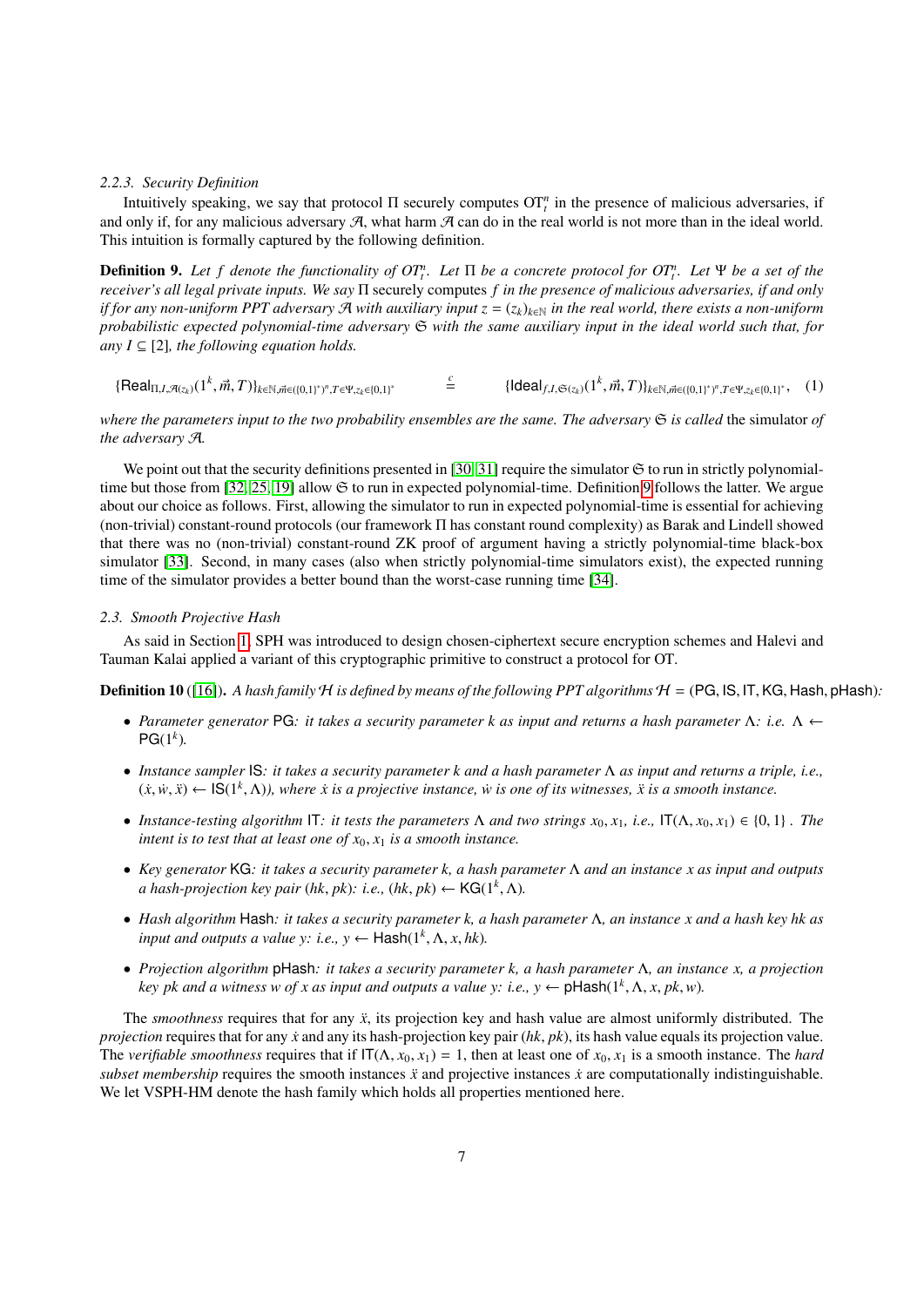#### *2.4. Commitment Scheme*

In this section, we briefly introduce the cryptographic tool commitment scheme which will be used in our framework. For the strict definitions and the details, please see [\[29,](#page-23-27) [35\]](#page-23-33).

Definition 11. *A* commitment scheme *is a two-party protocol involving two phases.*

- *Initial Inputs. At the beginning, all parties know the public security parameter k. The unbounded sender P*<sup>1</sup> *holds a randomness*  $r_1 \in \{0, 1\}^*$ , a value  $m \in \{0, 1\}^{Poly(k)}$  to be committed to. The probabilistic polynomial time<br>(PPT) receiver P<sub>2</sub> holds a randomness  $r_2 \in \{0, 1\}^*$ *(PPT) receiver*  $P_2$  *holds a randomness*  $r_2 \in \{0, 1\}^*$ .
- *Commit Phase.*  $P_1$  *computes a commitment, i.e.,*  $\gamma \leftarrow \text{Com}(1^k, m, r_1)$ *, then*  $P_1$  *send*  $\gamma$  *to*  $P_2$ *.*
- *Reveal Phase. P*<sup>1</sup> *sends a de-commitment, which typically consists of* (*m*,*r*1)*, to P*2*. Receiving de-commitment, P*<sub>2</sub> *checks its validity. Typically P*<sub>2</sub> *checks that*  $\gamma = \text{Com}(1^k, m, r_1)$  *holds. If de-commitment pass the check, P*<sub>2</sub> *accents m accepts m.*

## <span id="page-7-0"></span>Definition 12. *A commitment scheme provides two security guarantees.*

• Hiding *prevents*  $P_2$  *from the committed value m before reveal phase. That is, for any PPT*  $P_2$ *, any*  $m_1, m_2 \in$  ${0,1}^{poly(k)}$ , the probability ensembles describing the output of  $P_2$  in two cases are computationally indistin-<br>quishable i.e *guishable, i.e.,*

 $\{(P_1(m_1), P_2)(1^k)\}_{k\in\mathbb{N}} \stackrel{c}{=} \{(P_1(m_1), P_2)(1^k)\}_{k\in\mathbb{N}},$ 

• *Binding prevents P*<sub>1</sub> *opening a commitment in two different ways. That is, for any unbounded P*<sub>1</sub>*, any*  $m_1, m_2 \in$  $\{0, 1\}^{\text{Poly}(k)}$  such that  $m_1 \neq m_2$ , the probability that  $P_2$  accepts  $m_2$  while the committed value is  $m_1$  is 0*, where*<br>the probability is taken only over the randomness used by P<sub>2</sub>. *the probability is taken only over the randomness used by*  $P_2$ *.* 

Definition [12](#page-7-0) indeed describes a type called perfectly binding of commitment scheme, which we will use in this paper. Another type we will use is perfectly hiding, which guarantees that for any (possibly unbounded)  $P_2$  learns nothing about the committed value before reveal phase. For any commitment scheme, at most one of its two security guarantees is against unbounded adversaries. We use BC and HC to denote the commitment operations Com of perfectly binding type and perfectly hiding type, respectively.

# 3. Halevi-Kalai OT and Its Problems in Simulation-Based Proof

## *3.1. Halevi-Kalai OT*

Let us recall Halevi-Kalai  $\text{OT}_1^2$  protocol [\[16\]](#page-23-14) first. It proceeds as follows:

- R1 (Receiver's step):  $\Re$  generates the hashing parameters  $\Lambda$  and samples random instances  $(\dot{x}, \ddot{x}, w)$ , where  $\dot{x}$  is projective and *w* is its witness. R sets  $x_b \leftarrow \dot{x}$  and  $x_{3-b} \leftarrow \ddot{x}$  ( $b \in \{1, 2\}$ ). R sends ( $\Lambda, x_b, x_{3-b}$ ).
- S1 (Sender's step): S verifies that at least one instance of  $(x_1, x_2)$  is smooth. If the test fails then the sender aborts. Otherwise the sender encrypts each message *m<sup>i</sup>* via XOR-ing it with hash value of *x<sup>i</sup>* . S sends ciphertext *c<sup>i</sup>* along projection key of *x<sup>i</sup>* .
- R2 (Receiver's step):  $\mathcal{R}$  XOR-es ciphertext  $c_b$  with projection value of  $x_b$  and gets message  $m_b$ .

Halevi-Kalai  $OT_1^2$  protocol meets privacy-based definition, which is a weaker notion than simulation-based definition. In this definition, no party should be able to distinguish two views generated based on distinct set of inputs for the other party but yield the same output.

<span id="page-7-1"></span>**Definition 13** ([\[16\]](#page-23-14)). A protocol is said to privately implement oblivious transfer  $OT_1^2$  if the following conditions are *satisfied:*

• *Receiver's Privacy: Denoted by*  $\mathcal{R}(1^n, b)$  *the message sent by the honest receiver with input*  $(1^n, b)$ *. Then the*<br>*cuscumbles*  $(\mathcal{P}(1^n, 1))$  *cud*  $(\mathcal{P}(1^n, 2))$  *cus computationally indictinguishables*  $(\mathcal{P}(1$ *ensembles*  $\{\mathcal{R}(1^n, 1)\}_{n \in \mathbb{N}}$  *and*  $\{\mathcal{R}(1^n, 2)\}_{n \in \mathbb{N}}$  *are computationally indistinguishable;*  $\{\mathcal{R}(1^n, 1)\}_{n \in \mathbb{N}} \stackrel{c}{=} \{\mathcal{R}(1^n, 2)\}_{n \in \mathbb{N}}$ *.*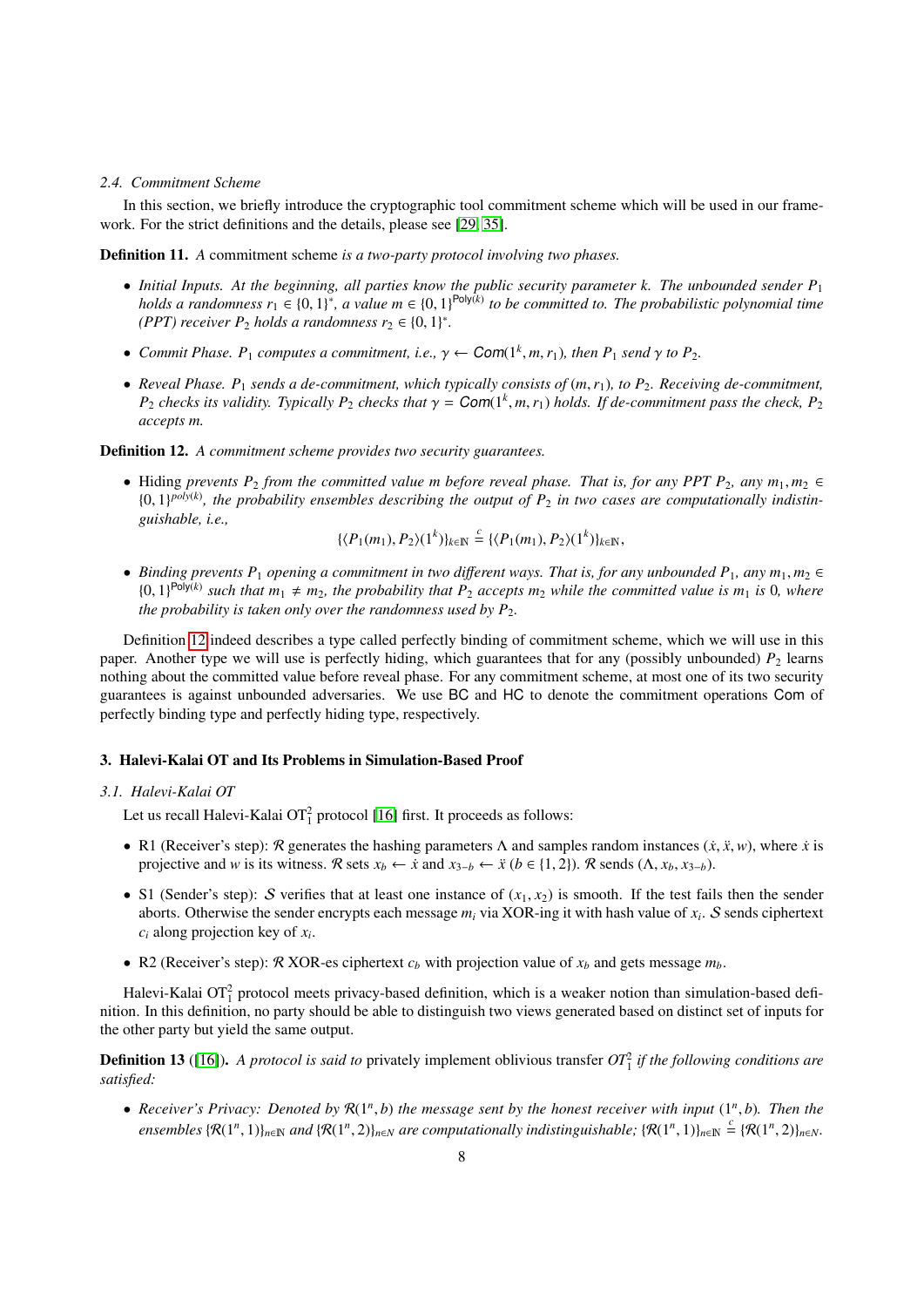• *Sender's Privacy: Denote by*  $S(1^n, m_1, m_2, q)$  *the response of the honest sender with input*  $(1^n, m_1, m_2)$  *when the receiver' s* first message is a *Then there* is a negligible function u such that for any  $n > 0$  *receiver*.*s first message is q. Then there is a negligible function* µ *such that for any n* > <sup>0</sup>*, any three messages m*<sub>1</sub>*, m*<sub>2</sub>*, m*<sup> $\prime$ </sup> ∈ {0*,* 1}<sup> $l(n)$ </sup>*, and any message q* ∈ {0*,* 1}<sup>\*</sup>*, it holds that* 

$$
S(1^n, m_1, m_2, q) \stackrel{s}{=} S(1^n, m_1, m', q) \vee \quad or
$$

$$
\mathcal{S}(1^n, m_1, m_2, q) \stackrel{s}{=} \mathcal{S}(1^n, m', m_2, q)
$$

## <span id="page-8-0"></span>*3.2. Simulation Problems*

Halevi and Kalai discusses the possibility of simulation-based security of their  $OT_1^2$ . In the case that the receiver is corrupted, [\[16\]](#page-23-14) admits that their security definition does not give a simulation-based guarantee. The reason is that the simulator can not extract the choice of a malicious receiver.

In the case that the sender is corrupted, Halevi-Kalai asserts that Definition [13](#page-7-1) gives a simulation-based guarantee. We find that this is not true. Following their ideas [\[16,](#page-23-14) Sec. 3], the simulator should be constructed as follows.

- 1. The simulator  $\mathfrak S$  invokes the adversary  $\mathcal A$  as a subroutine.
- 2. Simulator  $\mathfrak S$  plays the role of an honest receiver with private input 1, and extracts message  $m_1$ .
- 3.  $\Im$  rewinds  $\mathcal{A}$ , plays the role of an honest receiver with private input 2, and extracts message  $m_2$ .
- 4.  $\Im$  sends  $(m_1, m_2)$  to the TTP, and outputs what  $\Im$  outputs.

Since  $\{R(1^n, 1)\}_{n \in \mathbb{N}} \stackrel{s}{=} \{R(1^n, 2)\}_{n \in \mathbb{N}}$ , the views of adversary  $\mathcal{A}$  in the real world and ideal world are statistically stinguishable too. Combining with the fact that the sender S outputs nothing in b indistinguishable too. Combining with the fact that the sender  $S$  outputs nothing in both the real world and the ideal world, one may conclude that the two worlds are computationally indistinguishable. However, this simulation ignores two subtle problems.

P1  $\mathcal{A}$  may not always gives responses to  $\mathfrak{S}$ .

P2  $(m_1, m_2)$  is not extracted in one shot.

To illustrate P1, consider the following.  $A$  may gives responses in the first extraction and refuses to respond in the second extraction. This is possible, because  $\mathcal A$  receives distinct messages in two distinct extractions. If this is the case,  $\mathfrak S$  can not extract  $m_2$  and fails.

To illustrate P2, consider the following. Since  $\mathcal A$  is malicious, it may choose distinct values in distinct extractions. For example, the adversary  $\mathcal A$  follows the following strategy:

• in each execution,  $\mathcal A$  chooses two random values  $m_1, m_2 \in U \{0, 1\}^*$  as its real input and finally outputs them.

More concretely, let us assume that the real input of  $\mathcal{A}$  in the first interaction and the second interaction are  $(a_1, a_2)$ and  $(b_1, b_2)$  respectively. We also assume that honest receiver *R* takes 1 as its input. Then we know,

Real = 
$$
((a_1, a_2), \lambda, a_1)
$$
 Ideal =  $((b_1, b_2), \lambda, a_1)$ 

where  $(a_1, a_2)$ ,  $(b_1, b_2)$  are outputs of adversary A and simulator G, respectively. Considering the random choices of  $a_1, a_2, b_1, b_2$ , it holds with overwhelming probability that

$$
a_1 \notin \{b_1, b_2\}.
$$

That is, in the ideal world, the receiver get a value that is highly probable to be inconsistent with the output of S. This distinguishes the real world from the ideal world.

More generally, we have Lemma [14.](#page-8-1) Since the proof is similar to the discussion above, we omit the details.

<span id="page-8-1"></span>**Lemma 14.** Let  $\Pi$  be a protocol that is supposed to implement a two-party functionality  $f(x, y)$  such that the first *party receives*  $f_1(x, y)$  *and the second party receives*  $f_2(x, y)$ *. Let*  $\mathfrak{S}$  *be the simulator of the case that the malicious adversary corrupts the first party. If simulator* S *does not extract real input of the adversary in one shot, and there exists a value* ν *such that makes f*2(·, ν) *injective, then* <sup>S</sup> *does not provide black-box-simulation-based security.*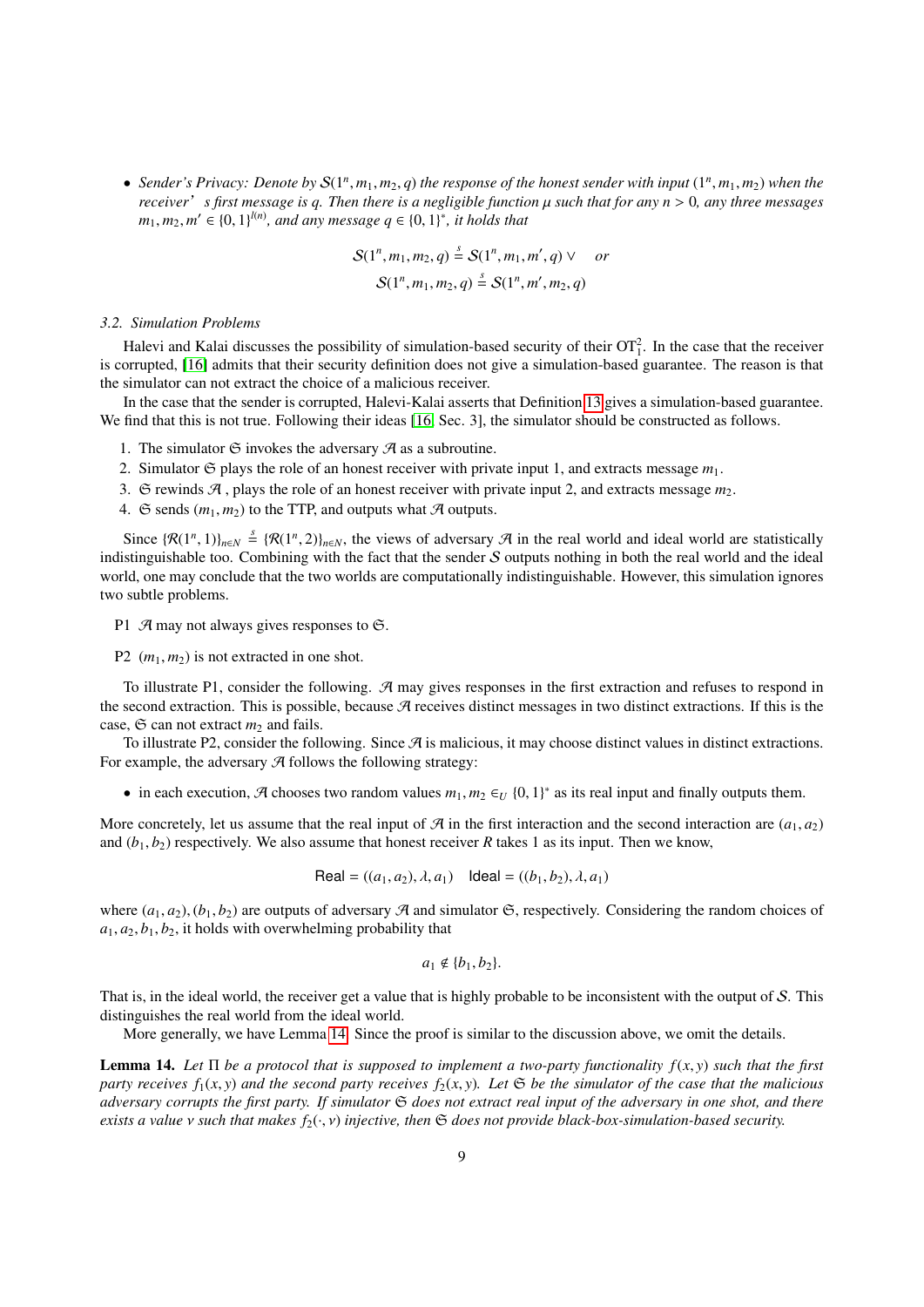## <span id="page-9-0"></span>4. A New Smooth Projective Hash

Since previous definitions of SPH do not suffice for our application, we define another variant of SPH. See [\[24\]](#page-23-22) for its instantiations.

**Definition 15.**  $A(n, t)$ -hash family  $H$  is defined by means of the following PPT algorithms  $H = (PG, IS, DIS, Check, DI, P)$ KG, Hash, pHash)*:*

- *Parameter generator* PG*: it takes a security parameter k as input and returns a hash parameter* Λ*: i.e.* Λ ←  $PG(1^k)$ .
- *Checker* Check*: it takes a security parameter k and a hash parameter* Λ *as input and returns an indicator bit*  $b \in \{0, 1\}$ : *i.e.*  $b \leftarrow \text{Check}(1^k, \Lambda)$ . The objective is to check that  $\Lambda$  was correctly generated.
- *Instance sampler* IS*: it takes a security parameter k and a hash parameter* Λ *as input and returns a vector*  $\vec{a} = ((\dot{x}_1, \dot{w}_1), \dots, (\dot{x}_t, \dot{w}_t), (\ddot{x}_{t+1}, \dddot{w}_{t+1}), \dots, (\ddot{x}_n, \dddot{w}_n))$  (i.e.,  $\vec{a} \leftarrow \text{IS}(1^k, \Lambda)$ ) where each entry of  $\vec{a}$  is an instance-<br>witness pair with the first t pairs are projective and the last  $n - t$  *witness pair with the first t pairs are projective and the last n* − *t pairs are smooth.*
- *Projective instance sampler* pIS*: similar to* IS *with exception that all n instances are projective.*
- *Distinguisher* DI*: it takes a security parameter k, a hash parameter* <sup>Λ</sup> *and an instance-witness pair* (*x*,*w*) *as input and outputs an indicator value b: i.e., b* ← DI(1*<sup>k</sup>* , <sup>Λ</sup>, *<sup>x</sup>*,*w*)*. Its goal is to distinguish smooth instances and projective instances.*
- *Key generator* KG*: it takes a security parameter k, a hash parameter* Λ *and an instance x as input and outputs a hash-projection key pair* (*hk*, *pk*): *i.e.*, (*hk*, *pk*) ← **KG**(1<sup>*k*</sup>,  $\Lambda$ , *x*).
- *Hash algorithm* Hash*: it takes a security parameter k, a hash parameter* Λ*, an instance x and a hash key hk as input and outputs a value y: i.e.*,  $y \leftarrow$   $\text{Hash}(1^k, \Lambda, x, hk)$ .
- *Projection algorithm* pHash*: it takes a security parameter k, a hash parameter* Λ*, an instance x, a projection key pk and a witness w of x as input and outputs a value y: i.e.,*  $y \leftarrow \text{pHash}(1^k, \Lambda, x, pk, w)$ *.*

Definition 16. *For a given hash parameter* Λ*, if* Check *outputs* 1*, then* Λ *is said to be* legal*; otherwise, it is said to be* illegal*.*

Remark 17. *It is obvious that any* Λ *generated by* PG *is legal.*

**Definition 18.** *Let*  $R = \{(x, w) : x, w \in \{0, 1\}^*\}$  *be a relation. For a legal*  $\Lambda$ *, we define its* projective relation *as*  $\dot{R}_{\Lambda} = \{(x, w) : (x, w) : (x, w) \}$  *s generated by*  $|S(1^k, \Lambda)|$  and *its* smooth relation *as*  $\{(x,w): (x,w) \text{ is generated by } \mathbb{S}(1^k,\Lambda)\}\$  and its smooth relation as  $\ddot{R}_{\Lambda} = \{(x,w): (x,w) \text{ is generated by } \mathbb{S}(1^k,\Lambda)\}.$ 

Definition 19 (Distinguishability). *For any legal hash parameter* <sup>Λ</sup>*, any instance-witness pair* (*x*,*w*)*, we require:*

$$
\mathsf{DI}(1^k, \Lambda, x, w) = \begin{cases} 0 & \text{if } (x, w) \in \mathbb{R}_\Lambda, \\ 1 & \text{if } (x, w) \in \mathbb{R}_\Lambda, \\ 2 & \text{otherwise.} \end{cases}
$$

**Definition 20.** *If R is a relation, then its* language *is defined as*  $L \stackrel{def}{=} \{x \in \{0, 1\}^* : \exists w((x, w) \in R)\}.$ 

Let  $\dot{L}_{\Lambda}$  and  $\ddot{L}_{\Lambda}$  be the languages of relation  $\dot{R}_{\Lambda}$  and relation  $\ddot{R}_{\Lambda}$ , respectively. The properties smoothness and projection to be defined next will ensure that  $\dot{L}_\Lambda \cap \ddot{L}_\Lambda = \emptyset$  holds. That is, no instance can exhibit both smoothness and projection.

Definition 21 (Projection). *For any hash parameter* Λ *generated by* PG(1*<sup>k</sup>* )*, any projective instance-witness pair*  $(x, w)$  generated by  $\mathsf{IS}(1^k, \Lambda)$ , and any hash-projection key pair  $(hk, pk)$  generated by  $\mathsf{KG}(1^k, \Lambda, \dot{x})$ , it holds that

$$
\mathsf{Hash}(1^k, \Lambda, \dot{x}, hk) = \mathsf{pHash}(1^k, \Lambda, \dot{x}, pk, \dot{w}).
$$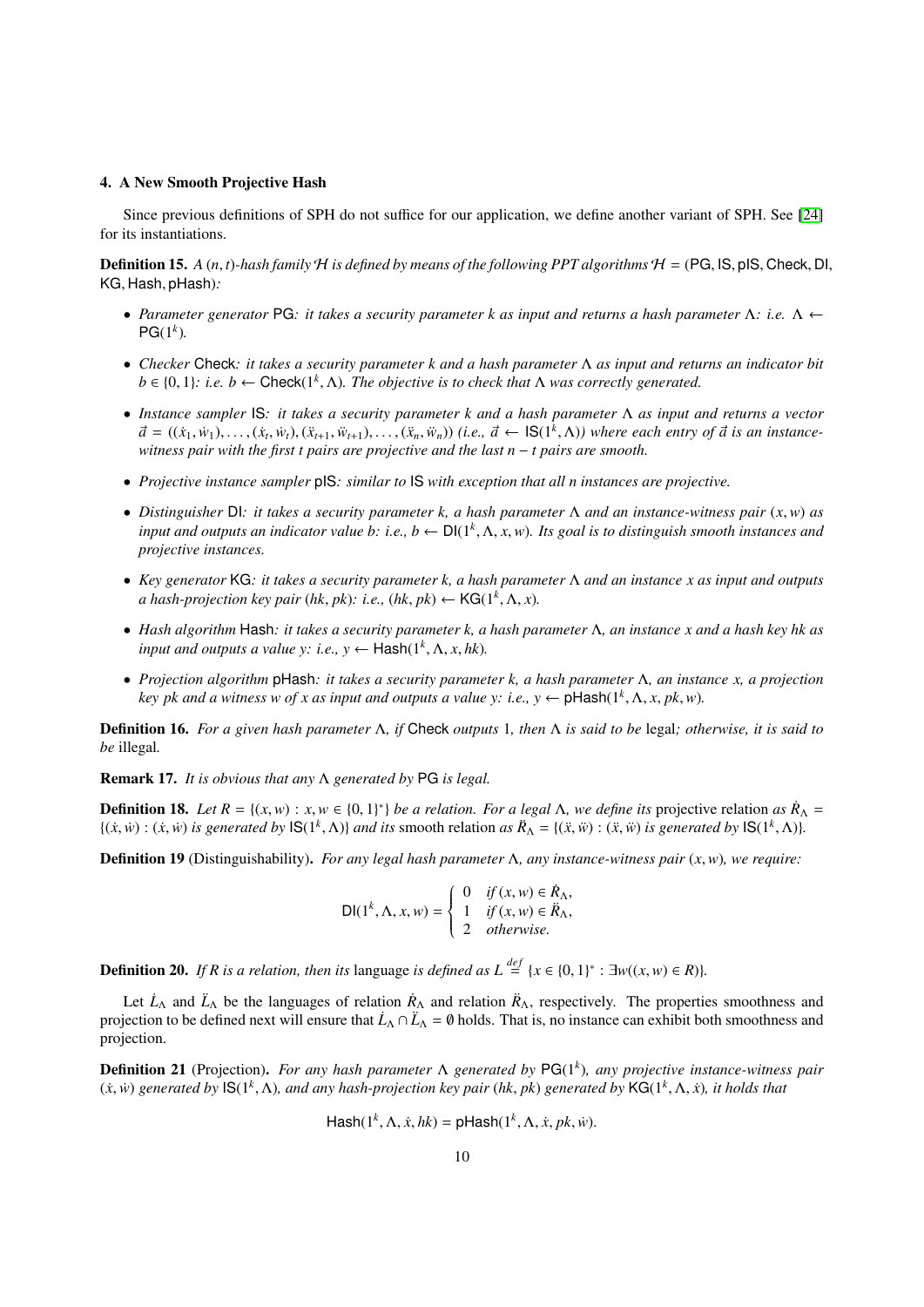**Definition 22.** For an instance-witness vector  $\vec{a} = ((x_1, w_1), \ldots, (x_n, w_n))$ , we define its instance vector *as*  $x(\vec{a}) \stackrel{def}{=}$  $(x_1, \ldots, x_n)$  *and its* witness vector *as*  $w(\vec{a}) \stackrel{def}{=} (w_1, \ldots, w_n)$ *.* 

**Definition 23.** *Fix a legal hash parameter* Λ. *If a vector*  $\vec{a}$  *contain at least n* − *t smooth instance-witness pairs, (i.e., at least n* − *t pairs in*  $\ddot{R}_{\Lambda}$ *), then*  $\vec{a}$  *is said to be* legal.

**Remark 24.** *Note that any*  $\vec{a}$  generated by  $\text{IS}(1^k, \Lambda)$  is legal, and the legality of any  $\vec{a}$  that may be maliciously generated can be checked by invoking algorithm  $\text{DI}$  at most n times *generated can be checked by invoking algorithm* DI *at most n times.*

<span id="page-10-0"></span>**Definition 25** (Smoothness). *For any legal hash parameter* Λ, *any legal instance-witness vector*  $\vec{a}$  (without loss of *generality, we assume that the last n – t entries of*  $\vec{a}$  *are smooth), any permutation*  $\sigma \in S_n$ , smoothness *holds if the two probability ensembles*  $SM_1 \stackrel{def}{=} {SM_1(1^k)}_{k \in \mathbb{N}}$  and  $SM_2 \stackrel{def}{=} {SM_2(1^k)}_{k \in \mathbb{N}}$ , specified as follows, are statistically *indistinguishable: i.e.*,  $SM_1 \stackrel{s}{=} SM_2$ . Perfect smoothness *holds, if*  $SM_1 \equiv SM_2$ .

- $G_{\Lambda} \stackrel{def}{=} \{y : x \in L_{\Lambda} \cup L_{\Lambda}, (hk, pk) \leftarrow \mathsf{KG}(1^k, \Lambda, x), y \leftarrow \mathsf{Hash}(1^k, \Lambda, x, hk)\}$  is a set of all possible hash values.
- $Algorithm SmGen<sub>1</sub>(1<sup>k</sup>) works as follows:$ 
	- $\overrightarrow{x}$  ← *x*( $\overrightarrow{a}$ ).
	- $\rightarrow$  *For each j* ∈ [*n*]*, perform:* (*hk<sub>j</sub>, pk<sub>j</sub>*) ← KG(1<sup>*k*</sup>, Λ,  $\vec{x}$ (*j*)*, y<sub>j</sub>* ← Hash(1<sup>*k*</sup>, Λ,  $\vec{x}$ (*j*)*, hk<sub>j</sub>)*.
	- $-$  *Set*  $\overrightarrow{pky}$  ←  $(pk_j, y_j)_{j \in [n]}$  *and output*  $\overrightarrow{pky}$ .
- *Algorithm* SmGen<sub>2</sub>(1<sup>*k*</sup>) *works as* SmGen<sub>1</sub>(1<sup>*k*</sup>) *except that for each j*  $\in$  {*t* + 1, *t* + 2, . . . . , *n*}*, y<sub>j</sub>*  $\in$  *u G*<sub> $\Lambda$ </sub>.
- *For i*  $\in$  [2], *algorithm* SM<sub>*i*</sub>(1<sup>*k*</sup>)</sub> *works as follows:*  $\overrightarrow{pky}$  ←  $S$ *mGen<sub><i>i*</sub>(1<sup>*k*</sup>),  $\overrightarrow{pky}$  ←  $\sigma(\overrightarrow{pky})$  *and output*  $\overrightarrow{pky}$ .

**Definition 26** (Hard Subset Membership). *For any*  $\sigma \in S_n$ , the two probability ensembles  $\text{HS}_1 \stackrel{def}{=} {\text{[HS}_1(1^k)}_{k \in \mathbb{N}}$  and  $\text{[H.S.]}$   $\sigma^{def}$   $\text{[H.S.]}$   $\text{[H.S.]}$  $HS_2 \stackrel{def}{=} \{HS_2(1^k)\}_{k \in \mathbb{N}}$ , specified as follows, are computationally indistinguishable, i.e.,  $HS_1 \stackrel{c}{=} HS_2$ .

- *Algorithm*  $\text{HS}_1(1^k)$  *works as follows:*  $\Lambda \leftarrow \text{PG}(1^k)$ ,  $\vec{a} \leftarrow \text{IS}(1^k, \Lambda)$  *and outputs*  $(\Lambda, x(\vec{a}))$ .
- *Algorithm*  $HS_2(1^k)$  *operates as*  $HS_1(1^k)$  *except that it outputs*  $(\Lambda, \sigma(x(\vec{a})))$ *.*

Remark 27. *In this paper, for a projective instance*  $\dot{x}$ , *its witness*  $\dot{w}$  *is mainly used to gain the instance's hash value while, for a smooth instance*  $\ddot{x}$ , *its witness*  $\ddot{w}$  *serves as a proof of smoothness (i.e., a proof of*  $\ddot{x} \in L_{\lambda}$ ). The distin*guishability property guarantees that, given the needed witness-vector, projective instances and smooth instances are distinguishable.*

For notational simplicity, we denote a  $(n, t)$ -hash family  $H$  that holds properties smoothness, projection, distinguishability and hard subset membership (*n*, *<sup>t</sup>*)-SPH-DHM. Similarly, we denote a verifiably smooth projective hash family with hard subset membership property [\[16\]](#page-23-14) VSPH-HM. As both our SPH-DHM notion and Halevi and Tauman Kalai's VSPH-HM are used to construct protocols for OT, it is necessary to discuss the differences between these two variants of SPH.

- 1. The major difference between these two notions is that a SPH-DHM not only provides a witness to each projective instance (as a VSPH-HM) but also to every smooth instance. For example, (2, 1)-SPH-DHM samples tuples of form  $((\dot{x}_1, \dot{w}_1), (\ddot{x}_2, \ddot{w}_2))$  while VSPH-HM samples tuples of form  $(\dot{w}, \dot{x}, \ddot{x})$ .
- 2. The hard subset membership property of SPH-DHM is stronger than that of VSPH-HM, because the former requires that indistinguishability holds for multiple instances.
- 3. The key generation algorithm KG of a SPH-DHM takes an additional parameter: an instance *x*. This technical modification makes instantiating such a hash family easier as we will see in Section ?? using the LWE assumption.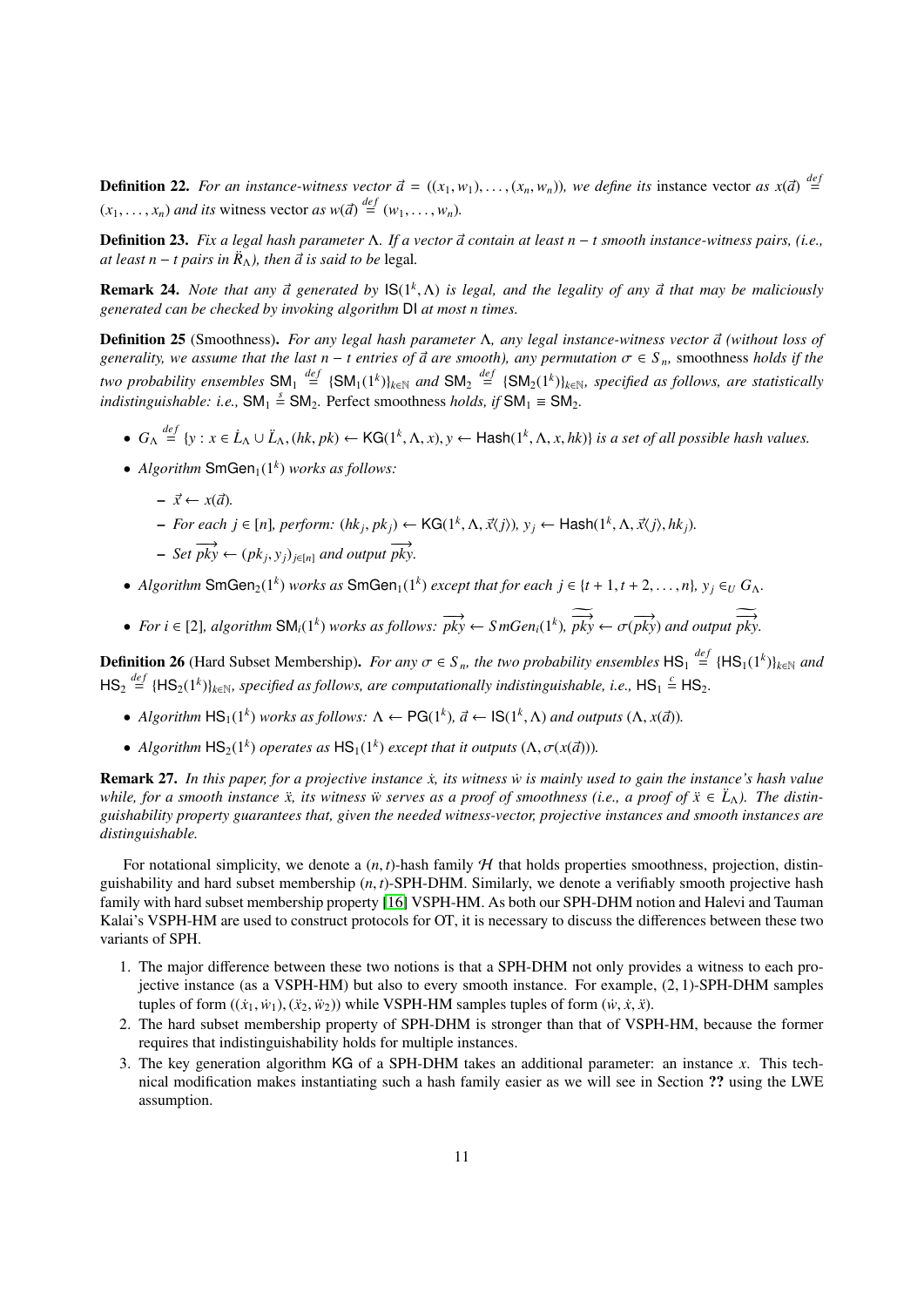- 4. The instance sampling algorithm IS of a VSPH-HM generates tuples consisting of a smooth instance, a projective instance and its witness. To deal with  $OT<sub>t</sub><sup>n</sup>$ , in a SPH-DHM, the sampling algorithm returns vectors containing *t* projective instance-witness pairs and  $n - t$  smooth instance-witness pairs. As a natural result, the properties of smoothness and hard subset membership are extended to consider instance vectors of *n* entries.
- 5. A SPH-DHM does not need the verifiable smoothness property of a VSPH-HM (implemented by algorithm IT in [\[16\]](#page-23-14)). This property was used by Halevi and Tauman Kalai to verify whether at least one of two instances is smooth. Instead, a SPH-DHM exhibits the distinguishability property (implemented by algorithm DI).
- 6. A SPH-DHM additionally provides an algorithm pIS which plays a key role in simulation-based security proof. In the case that the sender is corrupted, our simulator invokes pIS to cheat the adversary and extract its real input. However, Halevi-Tauman can not offer a simulation-based proof in this case.

# <span id="page-11-0"></span>5. A Fully-Simulatable Framework for  $\text{OT}_1^2$

#### *5.1. Description of the Protocol*

For clarity, we make the following convention. If S refuses to send  $\mathcal R$  a message which is supposed to be sent, or S sends an invalid message that R cannot process then R halts the protocol and outputs Abort<sub>1</sub>. Likewise, if R deviates in a similar way,  $S$  outputs Abort<sub>2</sub>. The inputs are described as follows:

- Public Inputs: The security parameter *k*, the statistical security parameter *K*, and descriptions of three cryptographic tools: a  $(2, 1)$ -SPH-DHM  $H$ , a perfectly binding commitment BC, and a perfectly hiding commitment HC.
- Private Inputs: The sender S holds two values  $(m_1, m_2) \in \{0, 1\}^*$  and holds a random tape  $r_1 \in \{0, 1\}^*$ . The sense  $r_2 \in \{0, 1\}^*$  and holds a random tape  $r_2 \in \{0, 1\}^*$ . The adversary  $\mathcal{A}$  holds a name receiver R holds an index *o* ∈ {1, 2} and holds a random tape  $r_2 \in \{0, 1\}^*$ . The adversary A holds a name list  $I \subset \{S, \mathbb{R}\} = \{1, 2\}$  and a random tape  $r_{\mathbb{R}} \in \{0, 1\}^*$  $I \subseteq \{S, \mathcal{R}\} = \{1, 2\}$  and a random tape  $r_{\mathcal{A}} \in \{0, 1\}^*$ .
- Auxiliary Inputs: The adversary  $\mathcal{A}$  holds an auxiliary input  $z \in \{0, 1\}^*$ .

The interactions between  $R$  and  $S$  as described in Protocol [1.](#page-12-0)

Remark 28. *Note that* S *only cares about whether each chosen instance vector contains at least one smooth instances. Thus, in Step R2, to prove the legalities of the chosen instance vectors,* R *only needs to send the witnesses of the smooth* instances. Formally speaking, R only needs to send  $((i, j, \tilde{w}_i\langle j\rangle))_{i\in C, j\in J_i}$  to S, where  $J_i \stackrel{def}{=} \{j : \tilde{x}_i\langle j\rangle \}$  is smooth}.

#### *5.2. Analysis of* Π

*5.2.1. Correctness of the Protocol*

We now check that, when both the sender S and the receiver R are honest,  $\Pi$  is sound. For each  $i \notin C$ , we know:

$$
\vec{c}\langle o \rangle = \vec{m}\langle o \rangle \oplus (\oplus_{i \notin C} \vec{\beta}_i \langle o \rangle) \quad \text{and} \quad m'_o = \vec{c}\langle o \rangle \oplus (\oplus_{i \notin C} \beta'_{io}).
$$

 $\tilde{\vec{x}}_i(o)$  is a projective instance. H's property projection guarantees that its projection value equals its hash value. That is to say:  $\vec{B}(o) = B'$ . Thus we get:  $\vec{B}(o) = m'$  which proves that  $B$  gets  $\vec{B}(o)$  whic is to say:  $\vec{\beta}_i \langle o \rangle = \beta'_{io}$ . Thus, we get:  $\vec{m} \langle o \rangle = m'_o$  which proves that  $\Re$  gets  $\vec{m} \langle o \rangle$  which is the sought data.

For  $j \neq o$ ,  $\tilde{\vec{x}}_i(j)$  is a smooth instance. H's smoothness property guarantees that its projection value reveals no<br>wledge of its hash value. Thus R cannot get any information about  $\vec{w}(i)$ knowledge of its hash value. Thus, R cannot get any information about  $\vec{m}$   $\langle i \rangle$ .

#### *5.2.2. Security of the Scheme*

The security of Π can be stated as follows.

<span id="page-11-1"></span>Theorem 29. *Assume that in* Π *(i.e., Protocol [1\)](#page-12-0) the smooth projective hash family* H *holds properties distinguishability and hard subset membership, the commitment scheme* BC *is perfectly binding and the commitment scheme* HC *is perfectly hiding. Then,* Π *securely computes functionality OT*<sup>2</sup> 1 *in the presence of non-adaptive malicious adversaries where the sender's security is statistical and the receiver's security is computational.*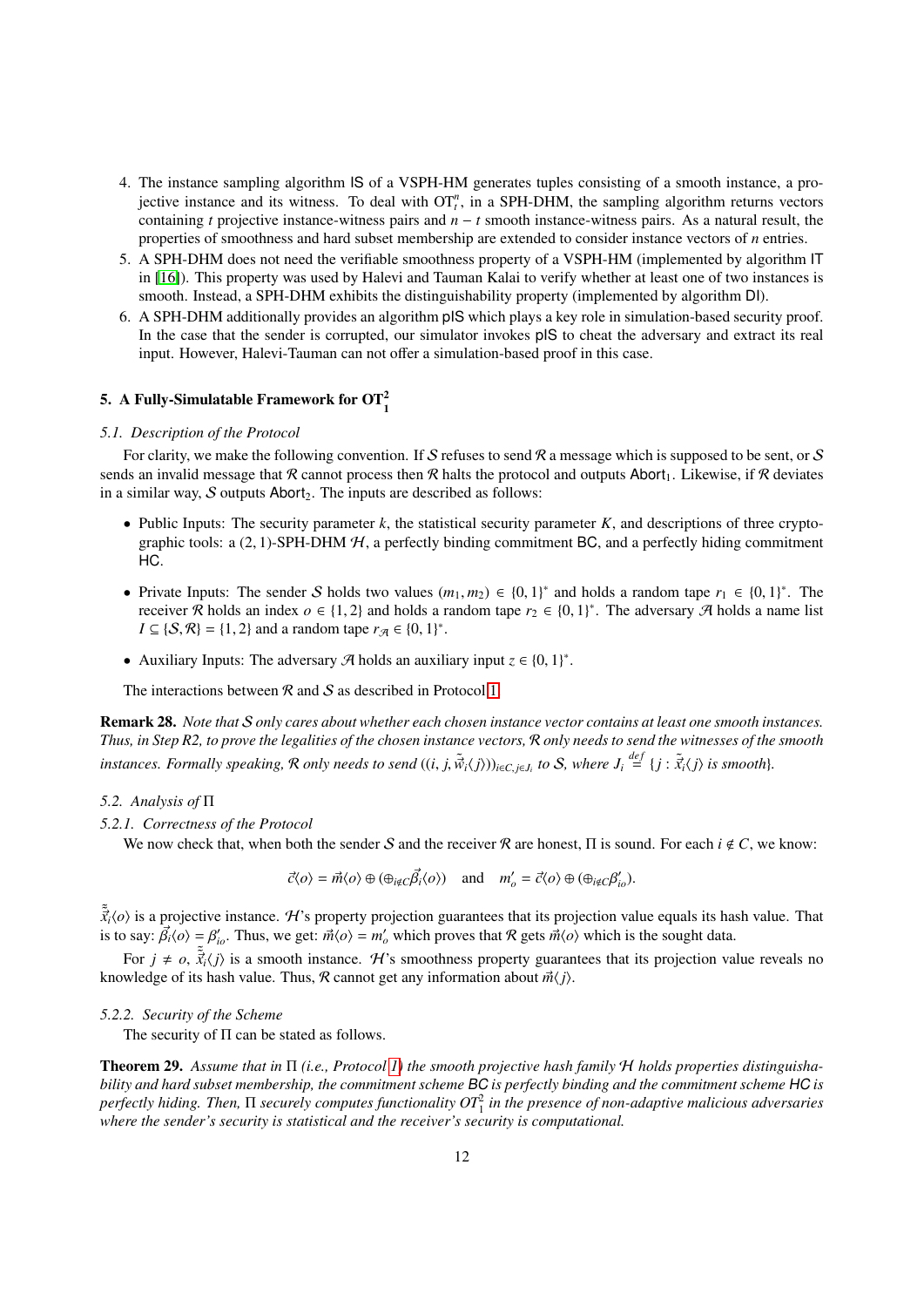# Protocol 1 Π

<span id="page-12-0"></span>R1 (Receiver's step):  $\mathcal R$  chooses a hash parameter and samples its instance-witness vectors as follows.

- 1. *R* chooses a hash parameter  $\Lambda \leftarrow PG(1^k)$ .
- 2. R samples K instance-witness vectors:  $\forall i \in [K]$   $\vec{a}_i = ((\dot{x}_{i1}, \dot{w}_{i1}), (\ddot{x}_{i2}, \ddot{w}_{i2})) \leftarrow \mathsf{IS}(1^k, \Lambda)$ .<br>2. R shuffles seek of these K vectors. That is, for seek  $i \in [K]$  R uniformly shooses a hit d
- 3. R shuffles each of these K vectors. That is, for each  $i \in [K]$ , R uniformly chooses a bit  $d_i \in U$  {0, 1}. If  $d_i = 1$ , then R does nothing,  $\tilde{a}_i \leftarrow \tilde{a}_i$ ; otherwise exchange its two entries,  $\tilde{a}_i \leftarrow ((\tilde{x}_i, \tilde{w}_i), (\tilde{x}_i, \tilde{w}_i))$ .<br>
R sands the heat nonproter A and the instance yesters  $\tilde{a}$ ,  $\tilde{a}$ , to S where  $\tilde{a}$  is
- 4. R sends the hash parameter  $\Lambda$  and the instance vectors  $\tilde{\vec{x}}_1, \tilde{\vec{x}}_2, \ldots, \tilde{\vec{x}}_K$  to  $S$ , where  $\tilde{\vec{x}}_i$  is the instance vector of  $\tilde{\vec{x}}_i$  (i.e.  $\tilde{\vec{x}}_i \kappa(\tilde{\vec{x}}_i)$ )  $\tilde{\vec{a}}_i$  (i.e.,  $\tilde{\vec{x}}_i = x(\tilde{\vec{a}}_i)$ ).

S1-S3 (Sender's step)/R2-R4 (Receiver's step): S and R cooperate to toss a bit-string  $r = r_1 \oplus r_2$  called *choice indicator. r* indicates that the instance vectors  $\{\tilde{x}_i : r \langle i \rangle = 1\}$  are chosen.

- S1 S uniformly chooses a string  $r_1 \in U$  {0, 1}<sup>K</sup>, commits to it  $\gamma_1 \leftarrow \text{HC}(r_1)$  and sends  $\gamma_1$ .<br>B2  $\mathcal{P}$  computes similarly  $r_1 \in U$  (0, 1)<sup>K</sup>,  $\alpha_i \in \text{BC}(r_1)$  and sends  $\alpha_i$ .
- R2 R computes similarly,  $r_2 \in U$   $\{0, 1\}^K$ ,  $\gamma_2 \leftarrow BC(r_2)$  and sends  $\gamma_2$ .
- S2/R3  $\mathcal{S}(\mathcal{R})$ , respectively) sends the de-commitment to  $\gamma_1$  ( $\gamma_2$ , respectively).

S3/R4 S and R compute  $r \leftarrow r_1 \oplus r_2$  respectively and share this bit-string.

Error Handling. In above steps,  $\mathcal R$  and  $\mathcal S$  respectively checks that the received commitments and decommitments are legal. S additionally verifies that the hash parameter is legal by calling Check( $1^k$ ,  $\Lambda$ ).<br>If one check fails S ( $\Re$  respectively) halts and outputs Abort, (Abort, respectively) If one check fails,  $S(R)$ , respectively) halts and outputs Abort<sub>2</sub> (Abort<sub>1</sub>, respectively).

R5 (Receiver's step): According to choice indicator,  $\mathcal R$  sends the witnesses of the chosen vectors and instructs  $\mathcal S$ to rearrange each unchosen vector. For convenience later, we let  $C = \{i : r \langle i \rangle = 1\}$  be the set of indices of chosen instance vectors and call *C the choice set defined by r*.

- 1. For each unchosen vector  $\tilde{x}_i(i \notin C)$ , R prepares a *rearrangement indicator*  $b_i$ , where  $b_i \leftarrow 1$  if  $\tilde{x}_i(o)$  is projective:  $b_i \leftarrow 0$  otherwise projective;  $b_i \leftarrow 0$  otherwise.
- 2. For each chosen vector  $\tilde{\vec{x}}_i (i \in C)$ , R prepares the witness  $\tilde{\vec{w}}_i$ .<br>2.  $\mathcal{P}$  cands the witnesses  $\{\tilde{\vec{x}}_i : i \in C\}$  and regresses particulation
- 3. *R* sends the witnesses  $\{\tilde{w}_i : i \in C\}$  and rearrangement indicators  $\{b_i : i \notin C\}$ .

Comment: The value of  $b_i$  tells whether S should exchange the two entries of  $\tilde{\vec{x}}_i$ .<br>S4 (Sender's step): S checks the legality of the chosen instance vectors and send

S4 (Sender's step): S checks the legality of the chosen instance vectors and sends the encryption of  $\vec{m}$  to R via the following instructions.

- 1. S verifies that each chosen instance vector is legal by checking if it contains at least one smooth instance. Knowing the witness vectors  $\{\vec{w}_i\}_{i \in C}$ , R invokes algorithm DI to check the validity of instance vectors  $\{\vec{x}_i\}_{i \in C}$ .<br>If R did not send the witness vectors or if the check fails, then S halts and outputs Aborta; If R did not send the witness vectors or if the check fails, then S halts and outputs Abort<sub>2</sub>; otherwise S proceeds to the next step.
- 2. S rearranges each non-chosen instance vector:  $\forall i \notin C$ , exchanges the two entries of  $\tilde{\vec{x}}_i$  if  $b_i = 0$ . Let  $\tilde{\vec{x}}_i$  denote each resultant vector each resultant vector.
- 3. S encrypts the value  $\vec{m} = (m_1, m_2)$ . That is, for each  $i \notin C$  and for each  $j \in \{1, 2\}$ ,  $(hk_{ij}, p k_{ij})$  ←  $KG(1^k, \Lambda, \tilde{\vec{x}}_i(j)), \beta_{ij} \leftarrow \text{Hash}(1^k, \Lambda, \tilde{\vec{x}}_i(j), hk_{ij}), \vec{\beta}_i \stackrel{\text{def}}{=} (\beta_{i1}, \beta_{i2}), \vec{c} \leftarrow \vec{m} \oplus (\oplus_{i \notin C} \vec{\beta}_i), \vec{pk}_i \stackrel{\text{def}}{=} (pk_{i1}, pk_{i2}).$
- 4. *S* sends the encryption of  $\vec{m}$  and the projection keys, ( $\vec{c}$ , ( $\vec{pk}_i$ ) $_{i \notin C}$ ), to  $\Re$ .

R6 (Receiver's step)  $\mathcal{R}$  decrypts  $\vec{c}$ . That is, for each  $i \notin C$ , the receiver computes  $\beta'_{io} \leftarrow$ pHash(1<sup>k</sup>,  $\Lambda$ ,  $\tilde{\vec{x}}_i$ (*o*),  $\vec{p}k_i$ (*o*),  $\tilde{\vec{w}}_i$ (*o*)),  $m'_o \leftarrow \vec{c}$ (*o*)  $\oplus$  ( $\oplus_{i \notin C}\beta'_{io}$ ). Finally, *R* recovers the values  $m'_o$ .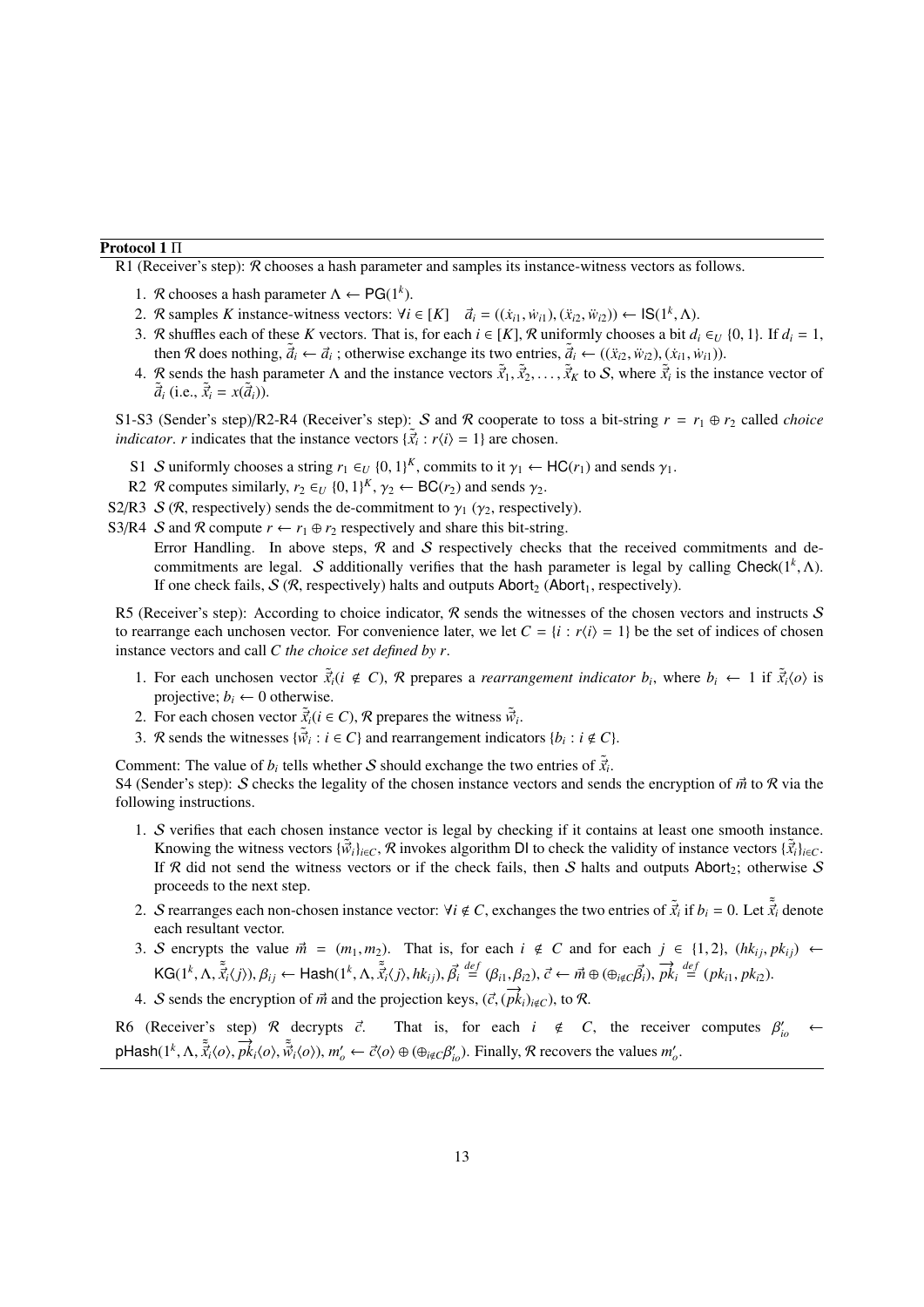We defer the strict proof of Theorem [29](#page-11-1) to Section [6](#page-14-0) and simply give an intuitive analysis here. First, let's focus on the sender's security. The framework should prevent any malicious adversary controlling the corrupted receiver from learning more than 1 value. This is achieved by using a cut and choose technique. The following lemma shows that the probability that the malicious adversaries learn extra values is negligible.

<span id="page-13-0"></span>Lemma 30. *In the case where the sender is honest and the receiver is corrupted by a malicious adversary, the probability that the adversary learns more than one value is at most* <sup>1</sup>/<sup>2</sup> *K .*

*Proof.* Let A be a malicious adversary. According to the design of Π, the following conditions are necessary for A to learn any extra value.

- 1. A has to generate at least one illegal instance vector containing more than one projective instance. If not,  $A$ cannot correctly decrypt more than one encryptions due to the smoothness of  $H$ . Without loss of generality, we assume the illegal instance vectors are  $\vec{x}_{\ell_1}, \vec{x}_{\ell_2}, \dots, \vec{x}_{\ell_d}$ .<br>All illegal instance vectors are lucky not to be chosen
- 2. All illegal instance vectors are lucky not to be chosen by the sender and all the unchosen instance vectors are just the illegal instance vectors: i.e.,  $\overline{C} = \{ \ell_1, \ell_2, \ldots, \ell_d \}$ . We prove this claim in the following two cases.
	- (a) If  $\overline{C} \subset \{\ell_1, \ell_2, \ldots, \ell_d\}$ , then there exists an illegal instance vector chosen by the sender who detects the cheating and  $A$  gains nothing.
	- (b) If  $\overline{C} \supset \{ \ell_1, \ell_2, \ldots, \ell_d \}$ , then there exists a legal instance vector not chosen by the sender. Following the instructions of <sup>Π</sup>, this instance vector is used to encrypt the values (*m*1, *<sup>m</sup>*2). Looking at Step S4, the final encryptions are gained by XOR-ing the two values and the hash values of all unchosen instance vectors. Because a legal instance vector holds at least one smooth instances, at least one encryptions statistically hide their encrypted values. As a result,  $A$  knows almost nothing about at least one encrypted values.

Now, let us estimate the probability that the second necessary condition is met. Since  $S$  is honest,  $r_1$  is uniformly distributed. Since HC is perfectly hiding, adversary  $\mathcal A$  learns nothing about  $r_1$  before the reveal phase. Perfectly binding of BC guarantees that  $\mathcal A$  can not open its commitment to be a value different from  $r_2$ . So the choice indicator *r* is uniformly distributed. We have:

$$
Prob(\overline{C} = \{\ell_1, \ell_2, \dots, \ell_d\}) = (1/2)^d (1/2)^{K-d} = 1/2^K.
$$

 $\Box$ 

This means that the probability that  $\mathcal A$  cheats to learn more than one value is at most  $1/2^k$ .

Second, consider the receiver's security. It is necessary for Π to prevent any malicious adversary controlling the corrupted sender from learning which values the receiver chose. Intuitively, there might be a possible information leakage from rearrangement indicators  $b_i$  of R. Since the *o*-th entry of  $\tilde{\vec{x}}_i$  is projective for each  $i \notin C$ , learning the receiver's private input *o* means identifying a projective entry of some  $\tilde{\vec{x}}_i$ . Since this is OT<sub>1</sub>, A indeed can guess *o* with probability 1/2. However, H's hard subset membership property guarantees that  $\tilde{\vec{x}}_i$ 's projective instances and smooth instances are computationally indistinguishable. As a result, the probability of  $\mathcal{A}$  identifying a projective entry of  $\vec{x}$ <sup>*i*</sup> is negligibly greater than  $1/2$ . This guarantees that  $\mathcal A$  does not have any better algorithms than random guessing to learn *o*.

Another cheating strategy that  $A$  can follow is to send invalid messages. If  $R$  cannot process these messages (e.g., the messages are malformed), then  $R$  detects a cheating tentative and aborts. If  $R$  can process them nonetheless, this can be viewed as  $A$  altering its private values. This has no significance whatsoever since in the ideal world  $A$  is also allowed to alter its input before sending it to the TTP. In a word, this cheating approach is not effective and  $\mathcal A$  cannot gain any extra knowledge following this strategy.

## *5.2.3. E*ffi*ciency of the Framework*

It is clear that the receiver's Step R3-S5 can be executed in one round while the sender's Step S3-S4 can be executed in one round too. As Step R6 can be performed without communication, Π needs 6 communication rounds .

Abstractly, we can see an invocation of Hash as a call to an encryption algorithm and an invocation of pHash as a request to the corresponding decryption algorithm. Such a consideration is justified since, in Π, Hash plays an encrypting role to hide  $S$ 's values while pHash can be considered as decryption machine recovering the values that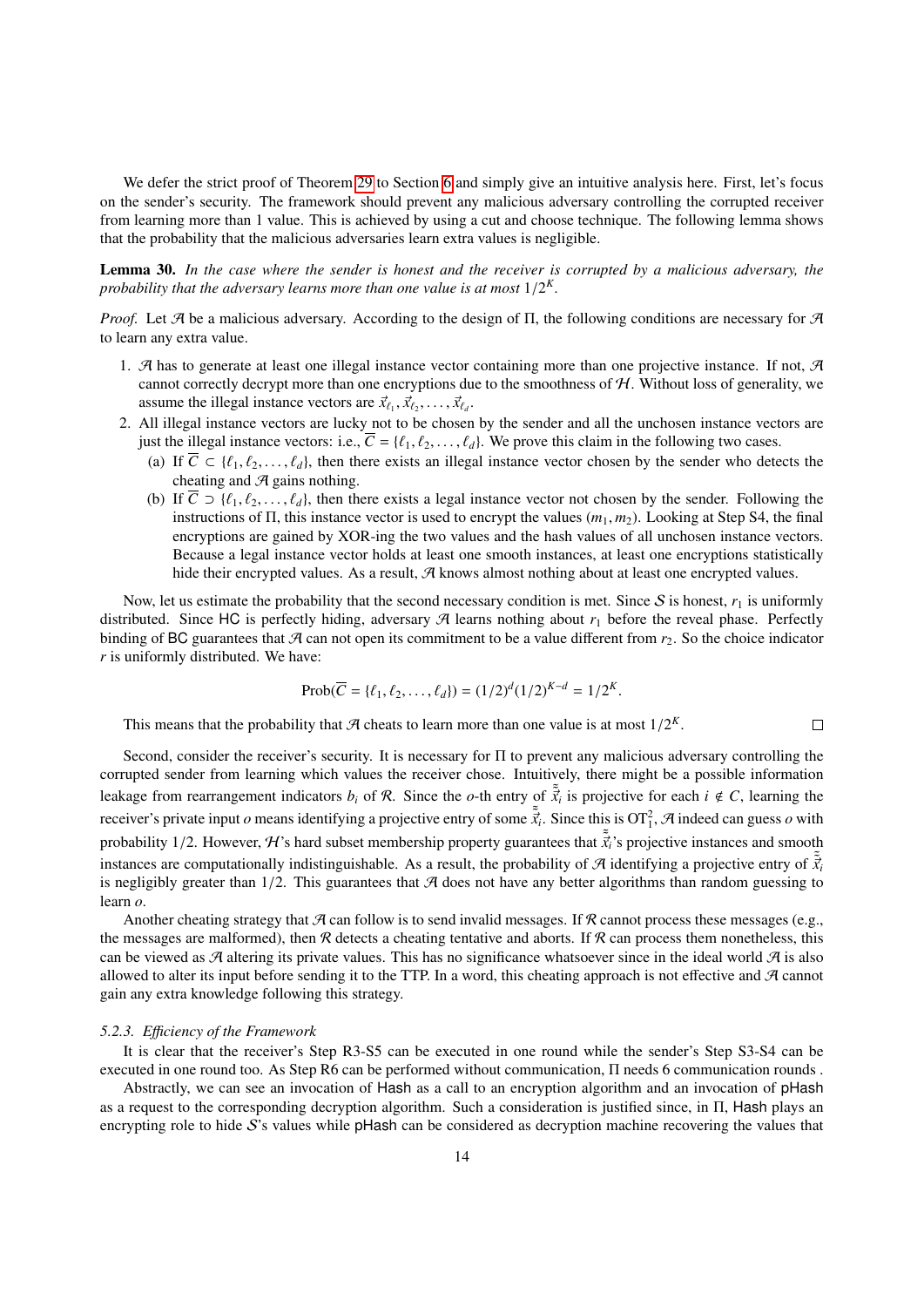R wants. This parallel to a cryptosystem is not fortuitous as the first usage of a SPH was to construct public-key encryption schemes [\[36\]](#page-23-34).

Looking at the generation of choice indicator, it is easy to see that the expected number of chosen instance vector is *<sup>K</sup>*/2. Therefore, the main expected computational overhead is *<sup>K</sup>* encryptions at the sender (Step S4) and *<sup>K</sup>*/<sup>2</sup> decryptions at the receiver (Step R6).

Since *K* determines the computational overhead of Π, a natural question is how to set it in practice. In the proof of Theorem [29,](#page-11-1) the simulator  $\mathfrak S$  does not simulate the case where the adversary learns more than one values. This is justified, because Lemma [30](#page-13-0) shows this case arises with negligible probability  $1/2<sup>K</sup>$  (see Remark [40](#page-22-2) for the details).<br>Thus we must set K to be a value so that  $1/2<sup>K</sup>$  is small enough to be negligible in the secu Thus, we must set *K* to be a value so that  $1/2^K$  is small enough to be negligible in the security parameter.<br>In [20] it is said that an error of  $1/2^{40} \approx 9.09 \times 10^{-13}$  would be negligible in practice. So, we set *K* 

In [\[20\]](#page-23-18), it is said that an error of  $1/2^{40} \approx 9.09 \times 10^{-13}$  would be negligible in practice. So, we set  $K = 40$  for our pose. It follows that in a practical point of view the main expected computational overhead is 40 purpose. It follows that, in a practical point of view, the main expected computational overhead is 40 encryptions and 20 decryptions.

Remark 31. *How to set the security parameter k or the statistical security parameter K in practice? This is essentially the question of bridging theoretical cryptography and practice in order to translate a guarantee of asymptotic security into a concrete security one. The task of determining the value of the (statistical) security parameter to use, generally speaking, is complex and depends on the scheme in question as well as other considerations. This problem is discussed in [\[29,](#page-23-27) [37\]](#page-23-35) for instance but no concrete standard solution is suggested.*

#### <span id="page-14-0"></span>6. Formal Security Proof

This section is dedicated to the demonstration of Theorem [29.](#page-11-1) To distinguish the entities in two worlds, we denote the sender, the receiver and the adversary in the real world by  $S$ ,  $\mathcal{R}$ ,  $\mathcal{A}$  and their corresponding entities in the ideal world by  $S', \mathcal{R}', \mathfrak{S}$ .

Based on the parties corrupted by  $\mathcal{A}$ , there are four cases to be considered: only  $\mathcal{S}$  is corrupted, only  $\mathcal{R}$  is corrupted, both parties are corrupted, no party is corrupted. Because the security proofs of the last two cases are trivial, we omit them to save space.

#### *6.1. Only* S *is Corrupted*

In this case, A takes the full control of S in the real world. Correspondingly, A's simulator  $\Im$  takes the full control of  $S'$  in the ideal world, where  $\mathfrak S$  is constructed as described in Algorithm [2.](#page-15-0)

Without considering Step Sim3, G is polynomial-time. However, taking Step Sim3 into consideration, this is not true any more. Let  $p_1, p_2$  respectively denotes the probability that  $\mathcal A$  correctly reveals its commitment first time (in Step Sim2) and second time (in Step Sim3). Since  $\mathfrak{S}$  commits to a random value  $r_2 \in U$   $\{0, 1\}^K$  in Step Sim2 while<br>commits to value  $r_2 \leftarrow r_1 \oplus r_1$  in Step Sim3, the views  $\overline{A}$  holds before revealing his commits to value  $r_2 \leftarrow r_1 \oplus r$  in Step Sim3, the views  $\overline{A}$  holds before revealing his commitment in the two times are distinct. Thus,  $p_1$ ,  $p_2$  are distinct too.

The expected number of times of rewinding in Step Sim3 is

<span id="page-14-1"></span>
$$
p_1/p_2.
$$

The computational hiding of BC only guarantees that  $|p_1 - p_2| \le \mu(k)$  rather than  $p_1/p_2 \le \mu(k)$ . What is worse, there is a risk that  $p_1/p_2$  is not bound by a polynomial. For example,  $p_1 = 2^k$ ,  $p_2 = 2^{2k}$ , which result in  $p_1/p_2 = 2^k$ . This is a big problem and gives rise to many other difficulties we will encounter later.

Fortunately, [\[35\]](#page-23-33) encounters and solves a problem similar to ours. Using the idea of [35], we can overcome our problem too. See Algorithm [3](#page-16-0) for the *modified simulator*.

## <span id="page-14-2"></span>Proposition 32. *The modified simulator*  $\Im$  *runs in expected polynomial-time.*

*Proof.* It is easy to see that Step Sim3.1 and Sim3.2 expectedly cost at most  $g(k)/p_1$  and  $s(k)/\tilde{p}_1$  rewinding. Let T<sub>i</sub> denote the running time of the *i*-th Step of the simulator and T<sup>∗</sup> the the running time of one rewinding in subroutine Getr. The expected running time  $\tau(k)$  of modified simulator is

$$
\tau(k) \le (1 - p_1)(T_1 + T_2) + p_1[T_1 + T_2 + T_* \cdot g(k)/p_1 + T_* \cdot s(k)/\tilde{p}_1]
$$
  
= T<sub>1</sub> + T<sub>2</sub> + T<sub>\*</sub>g(k) + T<sub>\*</sub>s(k) \cdot  $\frac{p_1}{\tilde{p}_1}$  (2)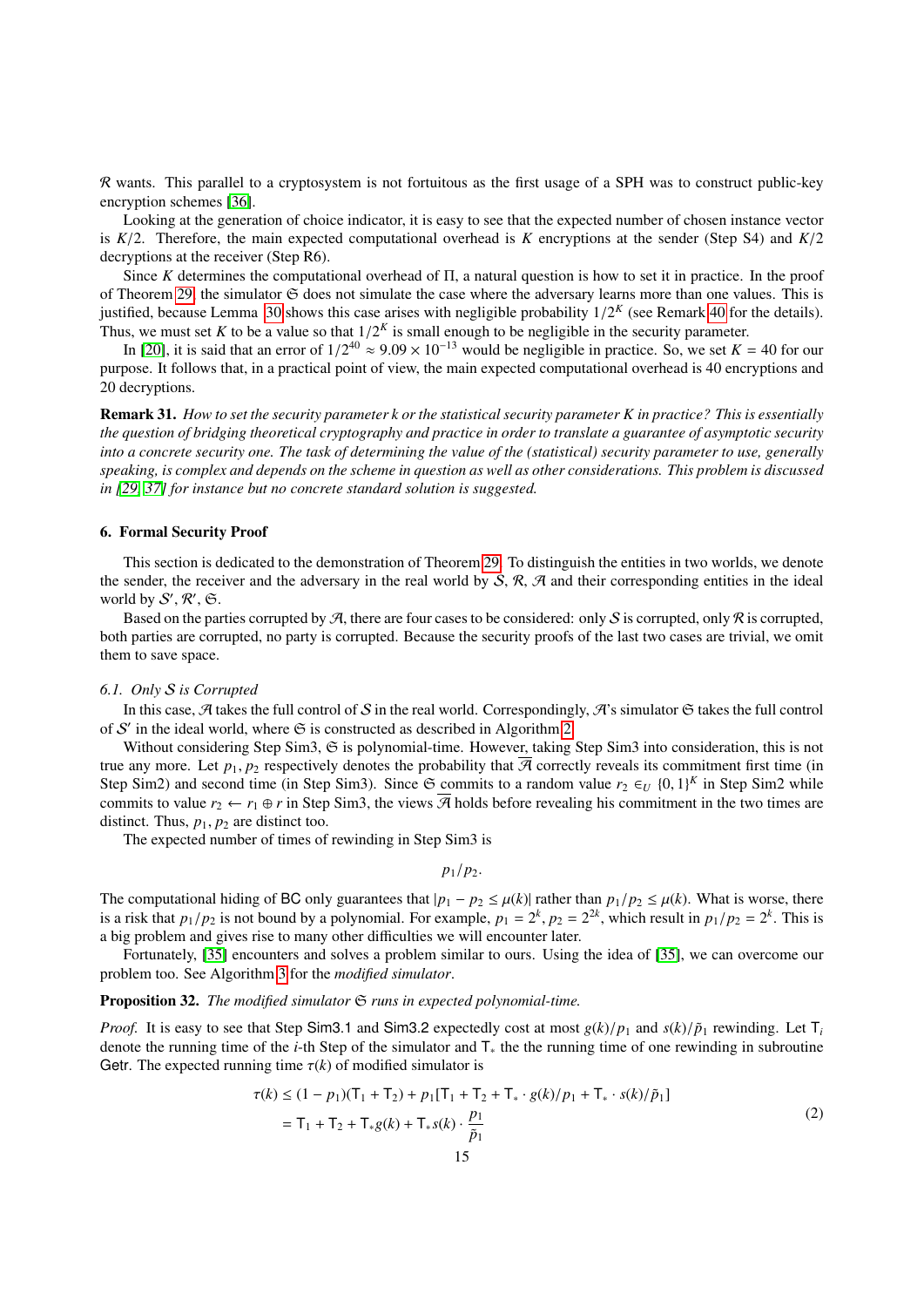Algorithm 2 Simulator  $\Im$  when  $S$  is the only Corrupted Player

<span id="page-15-0"></span>**Input:** The security parameter *k*, the statistical security parameter *K*, the auxiliary input  $z_k$ , the name list  $I = \{1\}$ (recall that the value 1 is associated to the sender) and a uniformly distributed randomness tape  $r_{\mathfrak{S}} \in \{0, 1\}^*$ .<br>Sim1 (Initialization step): Sim1 (Initialization step):

- 1.  $\Im$  corrupts S' and learns S''s private input  $\vec{m} = (m_1, m_2)$ .<br>  $\Im$  folios  $\vec{a}$  a sopra of  $\vec{a}$  as a subporting  $\Im$  sets the initial
- 2.  $\Im$  takes  $\overline{A}$ , a copy of  $\overline{A}$ , as a subroutine.  $\Im$  sets the initial inputs of  $\overline{A}$  as *k*, *I*, *z<sub>k</sub>* and  $r_{\overline{A}}$  with  $r_{\overline{A}} \in U$  {0, 1}<sup>\*</sup>.
- 3. G activates  $\overline{A}$ . As in the real world,  $\overline{A}$  sends a message to corrupt the sender. G plays the role of S and supplies  $\overline{\mathcal{A}}$  with  $\vec{m}$ .

Comment: To simulate the environment that  $\overline{A}$  can see in the real world, G simultaneously plays the roles who  $\overline{A}$ can interact with in the real world.

Sim2: Playing the role of R,  $\Im$  follows the receiver's Step R1 of  $\Pi$  except it samples instances in this different way:

- 1. G uniformly chooses a choice indicator  $r \in U$  {0, 1}<sup>K</sup>.<br>2. Let *C* be the set defined by *x*. For seeh  $i \in C$  ( $\approx$  be
- 2. Let *C* be the set defined by *r*. For each  $i \in C$ ,  $\mathfrak{S}$  honestly samples vector  $\vec{a}_i$ . For each  $i \notin C$ ,  $\mathfrak{S}$  samples a projective vector  $\vec{a}_i \leftarrow \mathbf{p}|\mathbf{S}(\mathbf{l}^k | \mathbf{A})$ projective vector  $\vec{a}_i \leftarrow \text{pIS}(1^k, \Lambda)$ .

Sim2:  $\Im$  honestly follows the receiver's Step R2-R4 and learns the value  $r_1$  committed by  $\overline{A}$ .

Sim3:  $\Im$  repeats the following procedure until  $\overline{A}$  correctly open its committed value to be  $r_1$  again.

- $\Im$  rewinds  $\overline{A}$  to the state that  $\overline{A}$  has sent its commitment  $\gamma_1$  and is waiting for a commitment  $\gamma_2$  from a receiver, i.e., the end of Step S1 of the framework.
- $\Im$  follows receiver's Step R2-R4 except that it sets  $r_2 \leftarrow r_1 \oplus r$  and uses fresh randomness to compute BC( $r_2$ ) in each repetition.

Comment: If Step Sim3 succeeds, then choice indicator *r* chosen by  $\Im$  is agreed by  $\overline{\mathcal{A}}$  too. If this is the case,  $\Im$ will pass legality checks by  $\overline{A}$ . Further,  $\mathfrak S$  can decrypt all values encrypted by  $\overline{A}$ .

Sim4: G honestly follows receiver's Step R5. On receiving  $(\vec{c}, (\vec{pk}_i)_{i\notin C})$  from  $\overline{\mathcal{A}}, \mathfrak{S}$  correctly decrypts all entries of  $\vec{a}$  and gains  $\overline{\mathcal{A}}$ ; full real private input  $\vec{p}$ .  $\vec{c}$  and gains  $\overline{\mathcal{A}}$ 's full real private input  $\vec{m}$ .

Sim5 (Output step):  $\Im$  sends  $\vec{\hat{m}}$  to the TTP and receives  $\lambda$  in return. Then,  $\Im$  sends Continue to the TTP. When  $\overline{\mathcal{A}}$ halts,  $\Im$  outputs what  $\overline{\mathcal{A}}$  returned.

Error Handling. Throughout this algorithm, if  $\overline{A}$  refuses to send some message it is supposed to send or  $\overline{A}$  sends an invalid message that  $\Im$  cannot process, unless specified, the simulator  $\Im$  sends Abort<sub>1</sub> to the TTP and halts with outputting whatever  $\overline{\mathcal{A}}$  returns.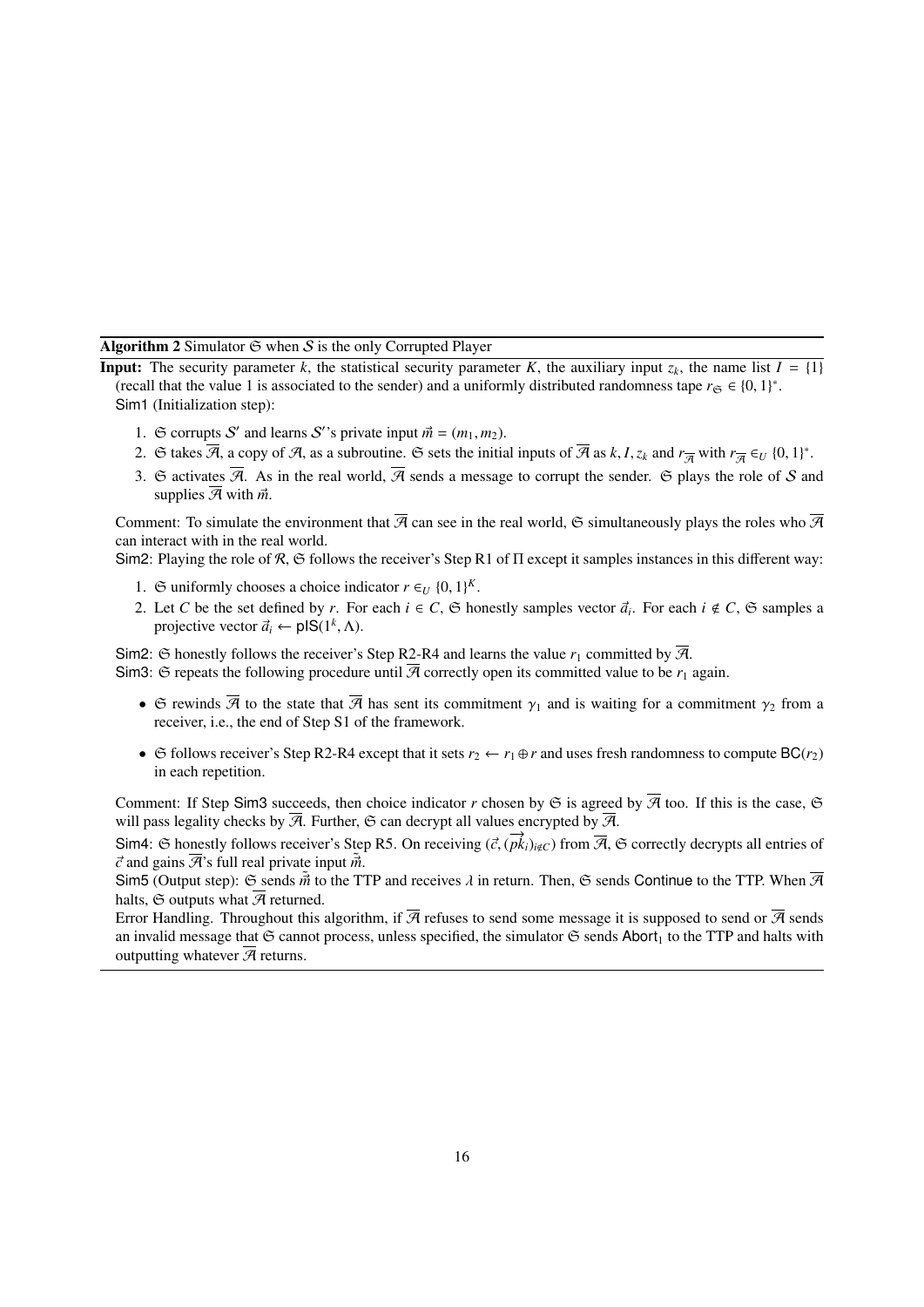Algorithm 3 Modified Simulator  $G$  when  $S$  is the only Corrupted Player

<span id="page-16-0"></span>Comment: We modify Algorithm [2](#page-15-0) by replacing Step Sim3 with two new sub-steps: Step Sim3.<sup>1</sup> and Step Sim3.2, which invoke a common subroutine  $Getr(x, l)$ .

Subroutine Getr(*y*, *l*): Simulator  $\mathfrak{S}$  rewinds  $\overline{\mathcal{A}}$  until it de-commits to  $r_1$ , where parameter *y* tells the procedure to repeat Step Sim2 or original Step Sim3, parameter *l* tells the procedure the upperbound number of repeating original Step Sim3.

- 1. If *y* = "Step Sim3" and the number of rewinding exceeds *l*, then returns 1.
- 2. Rewinds  $\overline{\mathcal{A}}$  to the state that  $\overline{\mathcal{A}}$  has sent its commitment  $\gamma_1$  and is waiting for a commitment  $\gamma_2$  from a receiver, i.e., the end of Step S1 of the framework.
- 3. S executes receiver's Step R2-R4 except that
	- Case *y* = "Step Sim2": sets  $r_2 \in U \{0, 1\}^K$ .
	- Case  $y =$  "Step Sim3": sets  $r_2 \leftarrow r_1 \oplus r$ .

What is more,  $\mathfrak S$  uses *fresh randomness* to computes commitment  $BC(r_2)$  in each repetition.

4. According to  $\overline{\mathcal{A}}$ 's distinct responses,  $\mathfrak S$  executes in distinct ways:

- If  $\overline{A}$  does not open its commitment correctly, then  $\mathfrak S$  goes to next repetition, i.e., go to Step 1 of this procedure.
- If  $\overline{\mathcal{A}}$  correctly reveals a value  $r'_1 \neq r_1$  different from  $r_1$ ,  $\mathfrak{S}$  outputs Ambiguity and halts.
- If  $\overline{A}$  correctly reveals the value  $r_1$ , this procedure returns 0.

Sim3.1:  $\Im$  estimates the value of  $p_1$ . Let  $g(k)$  be a sufficiently large polynomial.  $\Im$  invokes Procedure Getr("Step Sim2", 0)  $g(k)$  times, i.e., rewinds  $\overline{A}$  until it de-commits to  $r_1$   $g(k)$  times. S estimates the value of  $p_1$  as

$$
\tilde{p_1} = \frac{g(k)}{h},
$$

where *h* is the number of rewinding  $\overline{A}$ .

Sim3.2: Let  $s(k)$  be another a sufficiently large polynomial. S invokes Procedure Getr("Step Sim3",  $s(k)/\tilde{p}_1$ ) to get a de-commitment to  $r_1$ , i.e., rewinds  $\overline{A}$  at most  $s(k)/\tilde{p}_1$  times to get a de-commitment to  $r_1$ . If  $\overline{A}$  does not correctly de-commits to  $r_1$ ,  $S$  halts with outputting Timeout.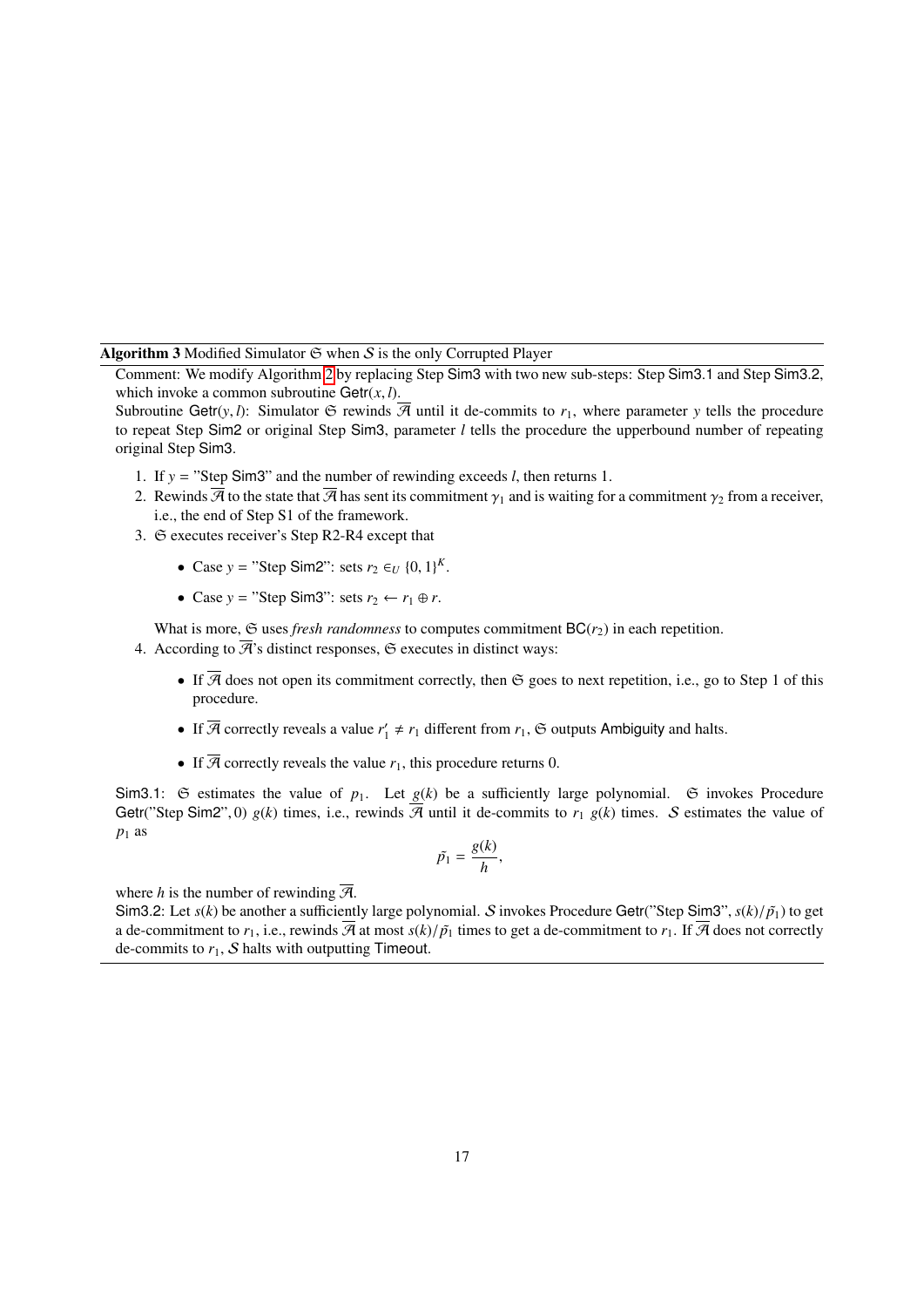Since  $T_1, T_2, T_*, g(k), s(k)$  are polynomials, it remains to consider the ratio  $p_1/\tilde{p}_1$ . Let's focus on subroutine Getr and denote by  $Y_i$  a binary random variable that equals 1 if  $\overline{A}$  correctly reveals the value  $r_1$  in the *i*-th repetition and equals 0 otherwise. Let  $0 \le \delta \le 1$ . We have:

$$
\text{Prob}\left(\frac{p_1}{\tilde{p}_1} > \frac{1}{1-\delta}\right) = \text{Prob}\left(\frac{p_1}{\sum\limits_{i=1}^h Y_i/h} > \frac{1}{1-\delta}\right)
$$

$$
= \text{Prob}\left(\sum\limits_{i=1}^h Y_i < (1-\delta)hp_1\right)
$$

$$
\leq \frac{1}{e^{\delta^2hp_1/2}}
$$

where the right hand side inequality follows the Chernoff bound [\[38\]](#page-23-36). Setting  $\delta = 1/2$ , we get:

<span id="page-17-0"></span>
$$
\text{Prob}\left(\frac{p_1}{\tilde{p}_1} > 2\right) \le \frac{1}{e^{h p_1/8}} \le \frac{1}{e^{g(k) p_1/8}},\tag{3}
$$

where the rightmost inequality follows the fact  $g(k) \leq h$ . This shows that  $\frac{p_1}{\tilde{p}_1} > 2$  holds with at most negligible probability in k probability in *k*.

Combining Inequality [\(2\)](#page-14-1) and Inequality [\(3\)](#page-17-0), it is easy to see that the modified simulator runs in expected polynomial-time.  $\Box$ 

# <span id="page-17-2"></span>Lemma 33. *The modified simulator*  $\mathfrak S$  *outputs* Ambiguity *with (at most) negligible probability.*

*Proof.* Intuitively, this lemma guaranteed by computational binding of HC. The subtlety is that G runs in expected polynomial-time, whereas computational binding is secure against strictly polynomial-time attacker.

We employ truncation technique to solve this subtlety. Specifically, assume by contraction that Ambiguity is output with probability  $> 1/Poly(k)$ . We truncate the executions of  $\mathfrak{S}$  when its running time exceeds  $2Poly(k) \cdot \tau(k)$ , where  $\tau(k)$  is the expected running time of  $\mathfrak{S}$ .

Following Markov's inequality, we know the statistical distance between non-truncated  $\mathfrak S$  and truncated  $\mathfrak S$  is at most  $1/2$ Poly(*k*). Thus the truncated  $\mathfrak{S}$  outputs Ambiguity with probability >  $1/2$ Poly(*k*). Since truncated  $\mathfrak{S}$  is strictly polynomial-time, this contradicts computational binding of HC. polynomial-time, this contradicts computational binding of HC.

<span id="page-17-3"></span>Lemma 34. *The modified simulator* S *outputs* Timeout *with (at most) negligible probability.*

*Proof.* We introduce the following probabilistic event notations:

• TO  $\overset{def}{=}$  { $\mathfrak{S}$  outputs Timeout},

Case 1:  $p_1$  is negligible. In this case,  $\mathfrak S$  reaches Step Sim3.2 at most negligible probability. Thus, the lemma holds.

Case 2:  $p_1$  is not negligible. We have:

$$
Prob(TO) = p_1(1 - p_2)^{s(k)/\tilde{p}_1}.
$$

Case 2.1:  $p_2 \geq p_1/2$ . We have:

$$
\text{Prob}(\text{TO}) \le (1 - p_2)^{s(k)/\tilde{p}_1} \le (1 - p_1/2)^{s(k)/\tilde{p}_1} = \left[ (1 - \frac{p_1}{2})^{\frac{2}{p_1}} \right]^{\frac{p_1}{2}} \frac{s(k)}{\tilde{p}_1} \le e^{\frac{p_1}{\tilde{p}_1} \frac{s(k)}{2}}
$$

 $s(k)$  is a polynomial and it is shown in the proof of Lemma [32](#page-14-2) that  $\frac{p_1}{\bar{p}_1} > 2$  is negligible. It follows that Prob(TO) drops exponentially in k and the lemma holds exponentially in *k* and the lemma holds.

Case 2.2:  $p_2 < p_1/2$ . We have

<span id="page-17-1"></span>
$$
|p_1 - p_2| > p_1/2,\tag{4}
$$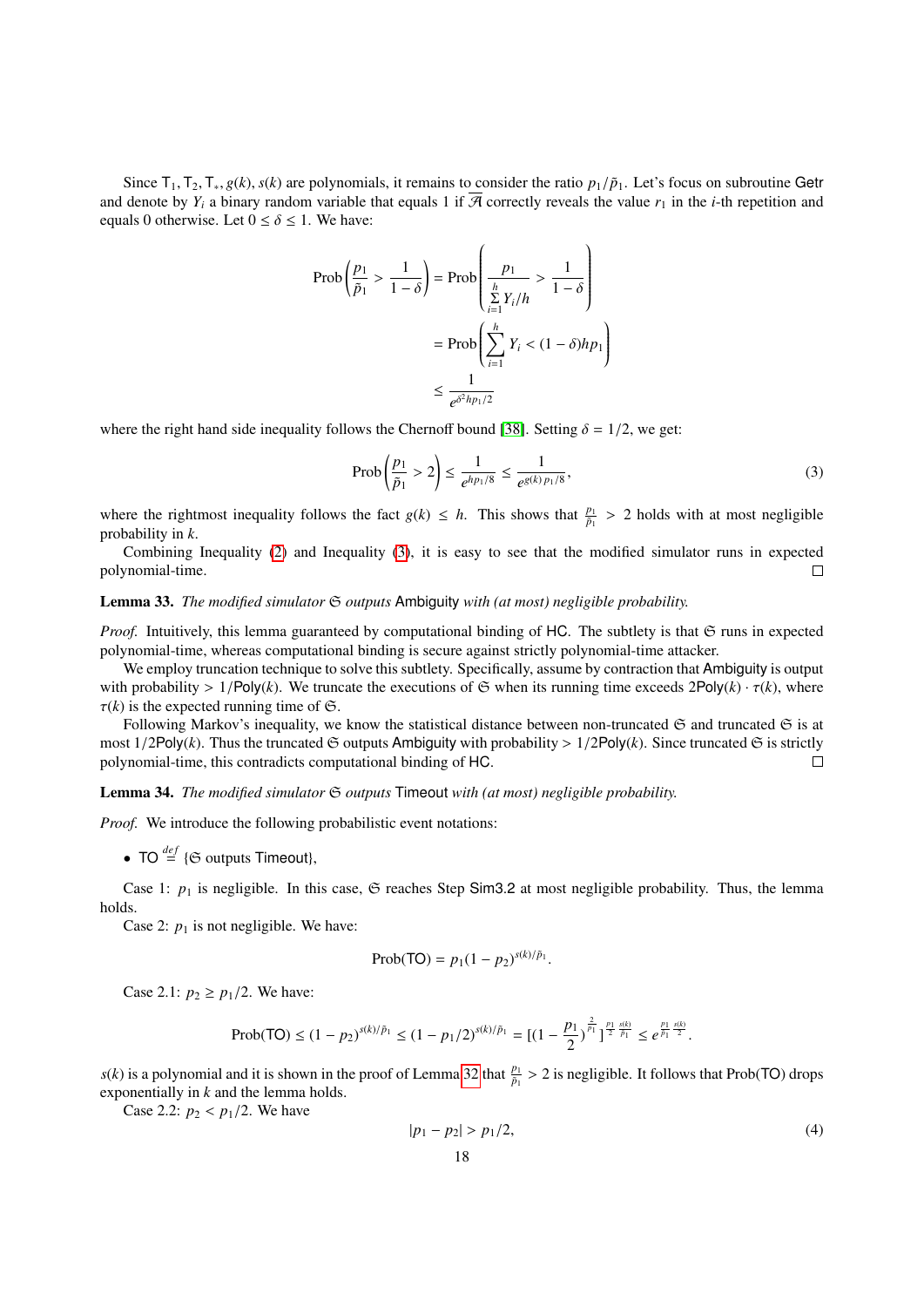Assume by contraction that Prob(TO) >  $1/Poly(k)$ . Since  $(1 - p_2)^{s(k)/\bar{p}_1} < 1$ , we have

<span id="page-18-0"></span>
$$
p_1 > 1/\text{Poly}(k). \tag{5}
$$

Combining Inequality [\(4\)](#page-17-1) [\(5\)](#page-18-0), we have

 $|p_1 - p_2| > 1/2$ Poly(*k*).

Intuitively, this contradicts computational hiding of BC. Since  $\mathfrak S$  is not strictly polynomial-time, as in the proof of Lemma [33](#page-17-2) we should employ truncation technique again and formally prove this intuition. We omit the details.  $\Box$ 

Proposition 35. *In the case where only the sender is corrupted, Equation* [\(1\)](#page-6-1) *in Definition [9](#page-6-0) holds.*

*Proof.* Let's focus on the real world. Because  $\Re$  is honest, its output is a deterministic function of  $\Re$ 's real private input. Without loss of generality, we assume that  $\mathcal{A}$ 's output, denoted by  $\alpha = \text{Real}_{\Pi_{1}(1),\mathcal{A}(z_{k})}(1^{k},\vec{m},T)(0)$ , contains its real private input denoted by  $\alpha$ . Therefore,  $\mathcal{R}$ 's output is a deterministic f real private input, denoted by  $\gamma$ . Therefore, R's output is a deterministic function of  $\alpha$ , where the function is:

$$
g(\alpha) = \begin{cases} \text{Abort}_1 & \text{if } \gamma \text{ causes } \mathcal{R} \text{ to output } \text{Abort}_1, \\ \gamma \langle \rho \rangle & \text{if } \gamma \text{ is a message of form } (m_1, m_2). \end{cases}
$$

It is easy to see that the output of the real world is a deterministic function of  $\alpha$ . Specifically,

$$
\text{Real}_{\Pi, \{1\}, \mathcal{A}(z_k)}(1^k, \vec{m}, T) \equiv (\alpha, \lambda, g(\alpha)). \tag{6}
$$

Now, we concentrate our attention to the ideal world. We claim that G's output, denoted by  $β = \text{Ideal}_{f, \{1\},\mathfrak{S}(z_k)}(1^k, \vec{m}, T)(0)$ ,  $\mathcal{A}$ 's output are computationally indistinguishable: and  $\mathcal{A}$ 's output are computationally indistinguishable:

<span id="page-18-2"></span><span id="page-18-1"></span>
$$
\alpha \stackrel{c}{=} \beta. \tag{7}
$$

Note that  $\mathfrak G$  almost always takes  $\mathcal R$ 's output as its own and, with at most negligible probability, it takes Timeout or Ambiguity as its own output (See Lemm[a34](#page-17-3) and [33\)](#page-17-2). Therefore, the claim holds.

Similarly to the real world, we argue as follows that R''s output is a deterministic function *g* of G's output  $\beta$ .

- 1. Case 1:  $\overline{A}$  does not correctly reveal  $r_1$  in Step Sim2.  $\Im$  outputs Abort<sub>1</sub> and  $\mathcal{R}'$  outputs Abort<sub>1</sub> (i.e.,  $g(\beta)$ ).
- 2. Case 2:  $\overline{A}$  correctly reveals  $r_1$  in Step Sim2. Following Lemm[a34](#page-17-3) and [33,](#page-17-2) we do not need to consider the case  $\Im$  outputs Timeout or or Ambiguity. It remains to consider the case  $\Im$  successfully extracts the real input of  $\overline{A}$ . In this case,  $\beta$  contains the real input of  $\overline{A}$  and  $R'$  outputs the message it desires (i.e., *g*( $\beta$ )).

Therefore, similarly to the real word, the following equation holds.

<span id="page-18-3"></span>
$$
ideal_{f,(1),\mathfrak{S}(z_k)}(1^k, \vec{m}, T) \stackrel{c}{=} (\beta, \lambda, g(\beta)).
$$
\n(8)

Combining Equations [\(6\)](#page-18-1), [\(7\)](#page-18-2), [\(8\)](#page-18-3), we deduce that Equation [\(1\)](#page-6-1) holds which proves our proposition.  $\Box$ 

#### *6.2. Only* R *is Corrupted*

In this case,  $\mathcal A$  takes the full control of  $\mathcal R$  in the real world. Correspondingly, the simulator  $\mathfrak S$  takes the full control of  $R'$  in the ideal world. It works as represented in Algorithm [4](#page-19-0) where we adopted the same policy as before concerning the incorrect message transmission behavior of  $\overline{A}$ .

**Remark 36.** We stress the fact that o' is one of  $\overline{A}$ 's possible private inputs as distinct rearrangement indicators may *correspond to distinct private inputs. However, as we will see in the proof of Lemma [39,](#page-21-0) this inconsistence does not a*ff*ect the correctness of our simulation.*

<span id="page-18-4"></span>**Proposition 37.** *The simulator*  $\mathfrak{S}$  *runs in expected polynomial-time.*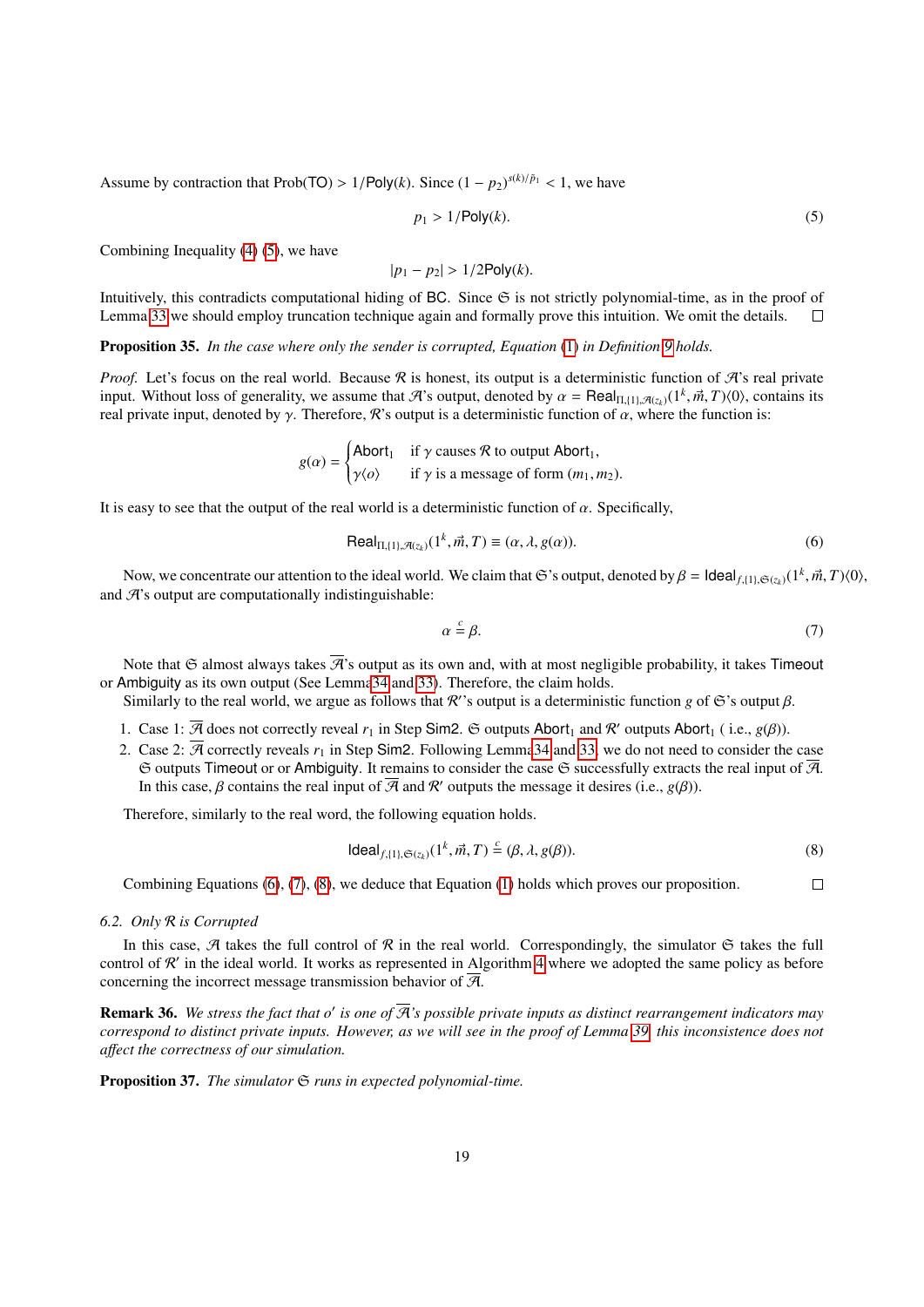**Algorithm 4** Simulator  $\mathfrak{S}$  when  $\mathcal{R}$  is the only Corrupted Player

<span id="page-19-0"></span>**Input:** The security parameter *k*, the statistical security parameter *K*, the auxiliary input  $z_k$ , the name list  $I = \{2\}$ (recall that the value 2 is associated to the receiver) and a uniformly distributed randomness tape  $r_{\mathfrak{S}} \in \{0, 1\}^*$ .<br>Sim1 (Initialization step): Sim1 (Initialization step):

- 1.  $\Im$  corrupts  $\mathcal{R}'$  and learns  $\mathcal{R}$ ''s private input  $o$ .
- 2.  $\Im$  takes  $\overline{\mathcal{A}}$ , a copy of  $\mathcal{A}$ , as a subroutine and sets the initial inputs of  $\overline{\mathcal{A}}$  as  $k, I, z_k$  and  $r_{\overline{\mathcal{A}}}$  with  $r_{\overline{\mathcal{A}}} \in U$   $\{0, 1\}^*$ .
- 3.  $\Im$  activates  $\overline{\mathcal{A}}$ .
- 4. As in the real world,  $\overline{A}$  sends a message to corrupt the receiver.  $\Im$  plays the role of  $\Re$  and supplies  $\overline{A}$  with  $\overline{o}$ .

Sim2: Playing the role of S, the simulator  $\Im$  honestly executes sender's Step S1-S4.2 of Π. If  $\overline{A}$  cause  $\Im$  to output Abort<sub>2</sub>, then G halts outputting what  $\overline{A}$  returned. Otherwise, G stores the current state  $\zeta$  of  $\overline{A}$  and received messages.

Comment: Now  $\mathfrak{S}$  and  $\overline{\mathcal{A}}$  have negotiate a choice indicator *r*. Let *C* be the set determined by it.

Sim3: The simulator repeats the following procedure  $\Xi$  until  $\overline{A}$  does not cause  $\mathfrak{S}$  to output Abort<sub>2</sub>.  $\mathfrak{S}$  records received messages in the last repetition.

- 1. G rewinds  $\overline{A}$  to state that it has sent hash parameter and instance vectors and is waiting for a commitment from a sender, i.e., the beginning of Step R2 of Π.
- 2. Playing the role of S, the simulator  $\mathfrak S$  honestly follows Step S1-S4.2 to interact with  $\overline{\mathcal A}$ . In each iteration,  $\mathfrak S$ uses fresh randomness.

Comment: Now  $\mathfrak{S}$  and  $\overline{\mathcal{A}}$  have negotiated a new choice indicator  $\tilde{r}$ . Let  $\tilde{C}$  be the set determined by  $\tilde{r}$ . Sim4:

- Case 1:  $C = \tilde{C}$ . The simulator  $\mathfrak S$  outputs Failure and halts.
- Case 2:  $C \neq \tilde{C}$ .
	- $-$  Case 2.1:  $\tilde{C}$  − *C* = 0. The simulator is reset to the beginning of Step Sim1 with a new randomness  $r_{\mathfrak{S}} \in U \{0, 1\}^*$ .
	- − Case 2.2:  $\tilde{C}$  −  $C \neq \emptyset$ . The simulator  $\mathfrak{S}$  arbitrarily chooses one element  $e \in \tilde{C}$  − C. Then, it proceeds to the next step.

Comment: Let us focus on Case 2.2. Since  $e \in \tilde{C}$ , we know that  $\mathfrak{S}$  receives the witness vector  $\tilde{\vec{w}}_e$  and  $\tilde{\vec{x}}_e$  passes the legality check in Step Sim3. Since  $e \notin C$ , we know that  $\mathfrak{S}$  has received instance vector  $\tilde{\vec{x}}_e$  and rearrangement indicator  $b_e$  in Step Sim2. Based on  $(\tilde{x}_e, \tilde{w}_e, b_e)$ ,  $\mathfrak{S}$  can easily deduce  $\mathcal{\overline{A}}$ 's private input.<br>Sim5: The simulator restores  $\mathcal{\overline{A}}$  to the state  $\zeta$  Based on  $(\tilde{x}$ ,  $\tilde{w}$ ,  $h$ ),  $\mathfrak{S}$ 

Sim5: The simulator restores  $\overline{\mathcal{A}}$  to the state  $\zeta$ . Based on  $(\tilde{x}_e, \tilde{w}_e, b_e)$ ,  $\mathfrak{S}$  deduces private input *o'* of  $\overline{\mathcal{A}}$  of state  $\zeta$ .<br>Sim6: The simulator sends *o'* to the TTP and receives  $\vec{w}/$ Sim6: The simulator sends *o'* to the TTP and receives  $\vec{m}\langle o' \rangle$  in return. Then, G sends Continue to the TTP. G<br>builds a value vector  $\vec{m}'$  as follows: sets  $\vec{m}'\langle o' \rangle \leftarrow \vec{m}\langle o' \rangle$  and set  $\vec{m}'\langle 3 - o' \rangle$  to be builds a value vector  $\vec{m}'$  as follows: sets  $\vec{m}'(o') \leftarrow \vec{m}(o')$  and set  $\vec{m}'(3 - o')$  to be a value uniformly chosen from  $G_{\Lambda}$ , where  $G_{\Lambda}$  is a set of all possible hash values (see Definition [25\)](#page-10-0).

Sim7 (Output step): Playing the role of S with private input  $\vec{m}'$ ,  $\vec{S}$  follows Step S4.3-S4.4 of  $\Pi$  to complete the interaction with  $\vec{B}$  When  $\vec{B}$  halts  $\vec{S}$  outputs what  $\vec{B}$  returned interaction with  $\overline{A}$ . When  $\overline{A}$  halts,  $\mathfrak S$  outputs what  $\overline{A}$  returned.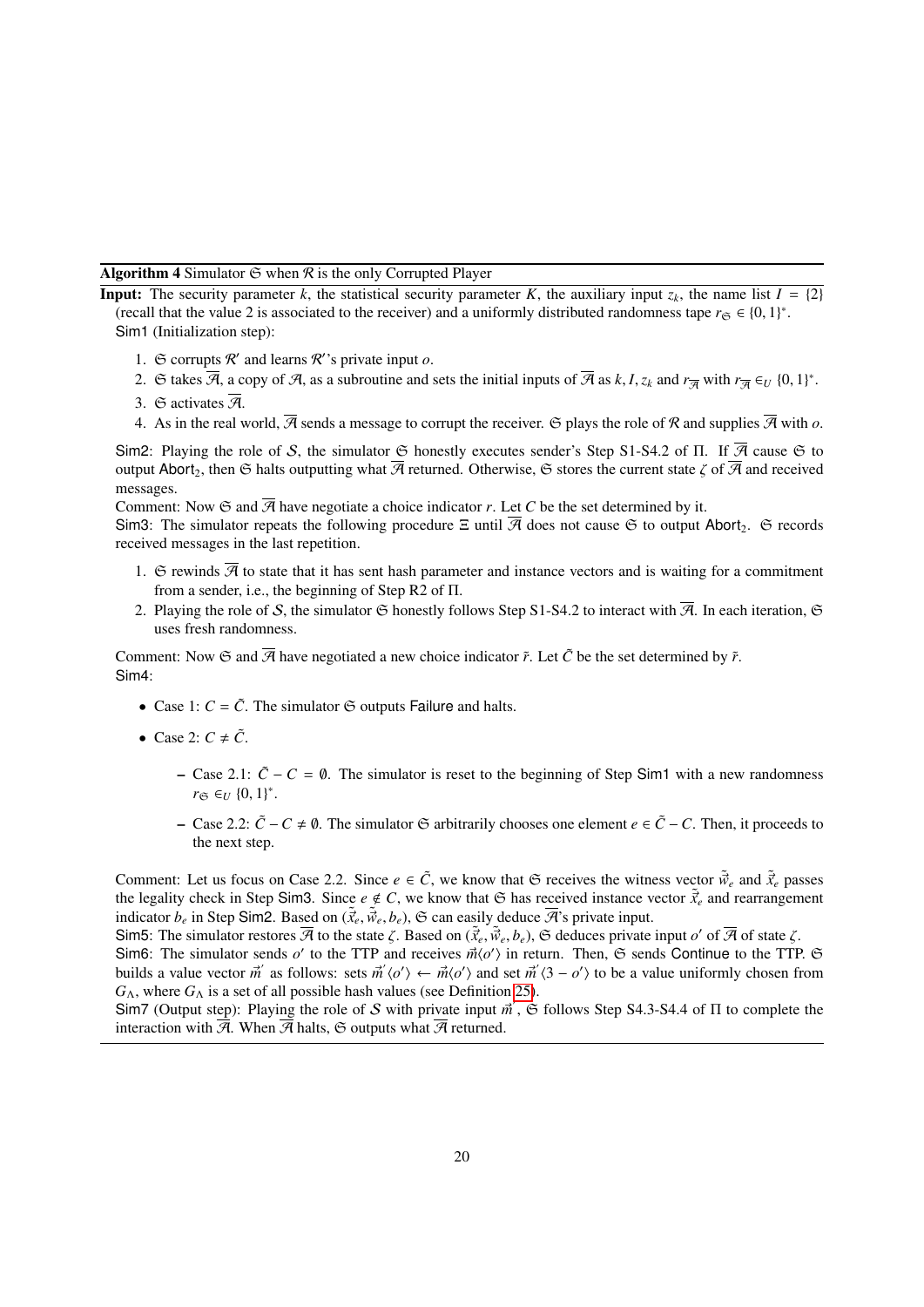*Proof.* First, let's focus on Step Sim3. In each repetition of Ξ, the views of  $\overline{A}$  are identically distributed because of perfectly hiding of HC. This leads to the probability to be the same that  $\overline{A}$  does not cause  $\Im$  to output Abort. We denote this value by *p*. Let  $\tau_3$  and  $T_5$  denote expected the running time of Step Sim3 and the running time of  $\Xi$ respectively. We have:

$$
\tau_3=(1/p)\mathsf{T}_{\Xi}.
$$

For the same reason, the probability that  $\overline{A}$  does not cause  $\overline{G}$  to output Abort<sub>2</sub> in Step Sim2 is *p* as well. Let  $\tau_{1-3}$  ore the expected running time of one run of the sequence Step Sim1 to Step Sim3. Let denote the expected running time of one run of the sequence Step Sim1 to Step Sim3. Let T*<sup>j</sup>* denote the running time of  $\mathfrak{S}'$ 's *j*-th step. We have:

$$
\tau_{1-3} \leq T_1 + T_2 + p \tau_3 \leq T_1 + T_2 + T_{\Xi}
$$

Second, consider Step Sim4 and especially Case 2.1. Note that the initial inputs of  $\mathfrak{S}$  (apart from the refreshed randomness) remain the same in each iteration. Thus, the probability that  $\mathfrak S$  runs from scratch in each iteration is the same. We denote this probability by  $1 - q$ . As a consequence, the expected running time of the sequence Step Sim1 to Step Sim4, denoted by  $\tau_{1-4}$ , is:

<span id="page-20-1"></span>
$$
\tau_{1-4} \le (1 + 1/q) (\tau_{1-3} + T_4)
$$
  
\n
$$
\le (1 + 1/q) (T_1 + T_2 + T_{\Xi} + T_4).
$$

The reason why there is 1 in the term  $(1 + 1/q)$  is that  $\mathfrak{S}$  has to run from scratch at least one time in any case. Thus, the simulator's expected running time, denoted by  $\tau_{\mathfrak{S}}$ , can be upper bounded as:

$$
\tau_{\mathfrak{S}} \leq \tau_{1-4} + T_5 + T_6 + T_7
$$
  
\n
$$
\leq (1 + 1/q)(T_1 + T_2 + T_{\Xi} + T_4) + T_5 + T_6 + T_7.
$$
\n(9)

Third, let's estimate the value of *q* being the probability of the event { $\mathfrak{S}$  does not run from scratch in an iteration}. It is easy to see that this event happens if and only if one of the following mutually disjoint events happens.

- 1. Event { $\Im$  halts before reaching Step Sim4} happens. We denote this event by  $\mathcal{E}$ .
- 2. Event  $\overline{E}$  happens and  $R = \overline{R}$  (i.e.,  $\overline{E}$  reaches Case 1 of Step Sim4), where *R* (resp.,  $\overline{R}$ ) is the random variable defined as the choice indicator recorded by  $\mathfrak S$  in Step Sim2 (resp., Step Sim3).
- 3. Event  $\overline{E}$  happens and  $\exists i : R\langle i \rangle = 0$  and  $\overline{R}\langle i \rangle = 1$ , i.e.,  $\Im$  reaches Case 2.2 of Step Sim4.

Based on this partition of  $\{\mathfrak{S} \text{ does not run from scratch in an iteration}\}\)$ , we obtain:

<span id="page-20-0"></span>
$$
q = \text{Prob}(\mathcal{E}) + \text{Prob}(\overline{\mathcal{E}} \cap \{R = \tilde{R}\})
$$
  
+ 
$$
\text{Prob}(\overline{\mathcal{E}} \cap \{\exists i : R\langle i \rangle = 0 \text{ and } \tilde{R}\langle i \rangle = 1\})
$$
  
= 
$$
\text{Prob}(\mathcal{E}) + \text{Prob}(\overline{\mathcal{E}}) [\text{Prob}(\{R = \tilde{R}\}]\overline{\mathcal{E}})
$$
  
+ 
$$
\text{Prob}(\{\exists i : R\langle i \rangle = 0 \text{ and } \tilde{R}\langle i \rangle = 1\}|\overline{\mathcal{E}})].
$$
 (10)

We introduce the following notations to denote probabilistic events:

- *U*<sub>1</sub> represents { $(r, \tilde{r}) : (r, \tilde{r}) \in (\{0, 1\}^K)^2$  and  $r = \tilde{r}$ },
- *U*<sub>2</sub> represents  $\{(r, \tilde{r}) : (r, \tilde{r}) \in (\{0, 1\}^K)^2 \text{ and } r \neq \tilde{r} \text{ and } \neg \exists i (r \langle i \rangle = 0 \text{ and } \tilde{r} \langle i \rangle = 1)\},\$
- $\bullet$  *U*<sub>3</sub> represents {(*r*,  $\tilde{r}$ ) : (*r*,  $\tilde{r}$ ) ∈ ({0, 1}<sup>*K*</sup>)<sup>2</sup> and *r* ≠  $\tilde{r}$  and  $\exists i$  (*r*(*i*) = 0 and  $\tilde{r}$ (*i*) = 1)}.

It is easy to see that  $U_1$ ,  $U_2$ ,  $U_3$  are mutually disjoint,  $({0, 1})^K)^2 = U_1 \cup U_2 \cup U_3$ ,  $|U_1| = 2^K$  and  $|U_2| = |U_3| = -2^K$  $\frac{(2^{2k} - 2^k)}{2}$ .<br>Since bot

Since both *R* and  $\tilde{R}$  are uniformly distributed, we have:

<span id="page-20-2"></span>
$$
Prob(\{R = \tilde{R}\}|\overline{\mathcal{E}}) = |U_1|/|\left(\{0, 1\}^K\right)^2| = 1/2^K,
$$
\n(11)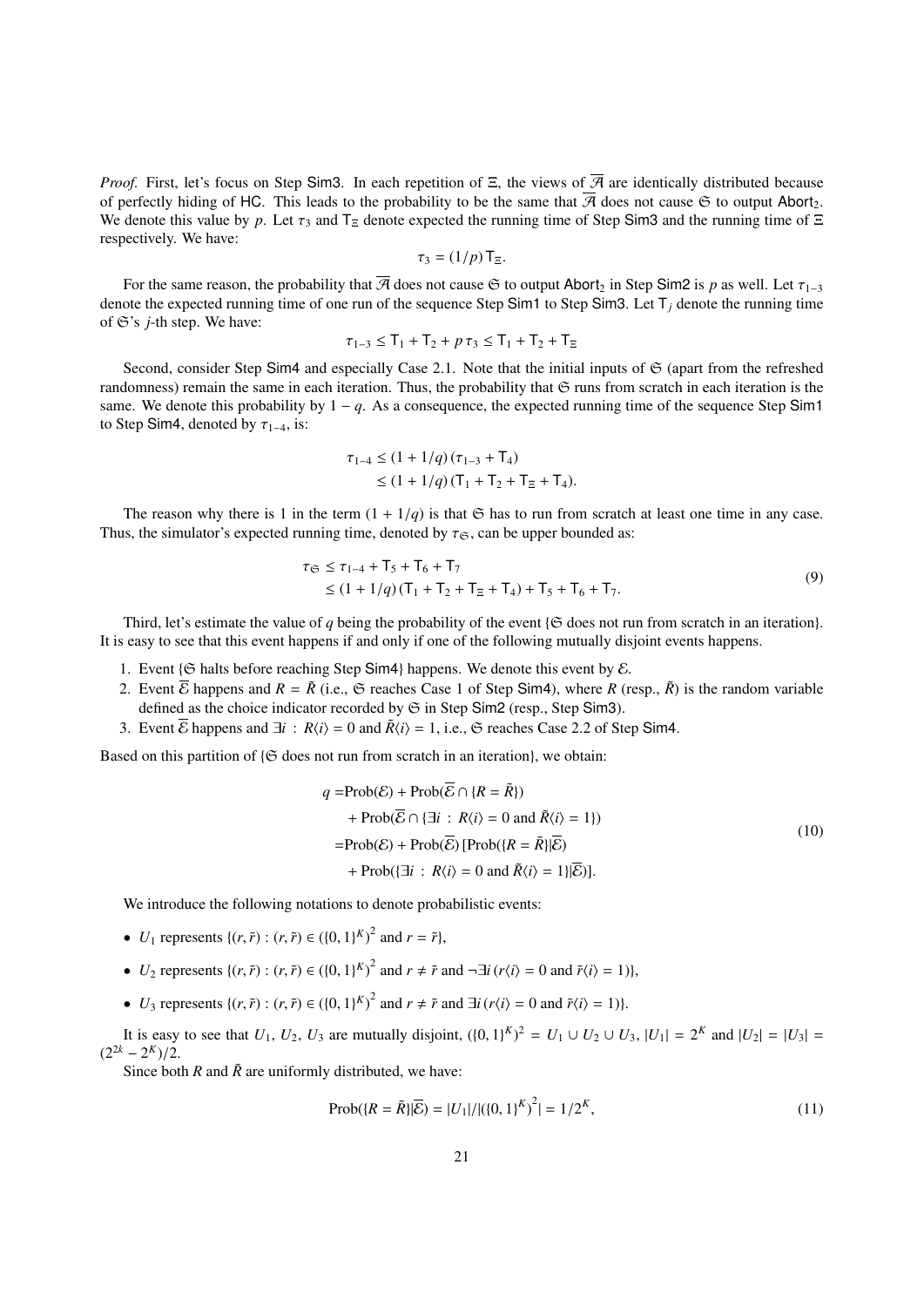<span id="page-21-1"></span>and

Prob(
$$
\exists i (R\langle i \rangle = 0 \text{ and } \tilde{R}\langle i \rangle = 1
$$
)) $|\overline{\mathcal{E}}| = |U_3|/|({0, 1)^K})^2|$   
= 1/2 - 1/2<sup>K+1</sup>. (12)

Combining Equation [\(10\)](#page-20-0) to Equation [\(12\)](#page-21-1), we obtain:

<span id="page-21-2"></span>
$$
q = \text{Prob}(\mathcal{E}) + \text{Prob}(\overline{\mathcal{E}}) (1/2 + 1/2^{K+1})
$$
  
= 1/2 + 1/2<sup>K+1</sup> + (1/2 – 1/2<sup>K+1</sup>) Prob( $\mathcal{E}$ ) (13)

In particular, we have  $q > 1/2$ . Combining Equation [\(9\)](#page-20-1) and Equation [\(13\)](#page-21-2), we get:

$$
\tau_{\mathfrak{S}} < 3\left(\mathsf{T}_{1} + \mathsf{T}_{2} + \mathsf{T}_{\Xi} + \mathsf{T}_{4}\right) + \mathsf{T}_{5} + \mathsf{T}_{6} + \mathsf{T}_{7},
$$

which means that the simulator's expected running time is bounded by a polynomial in the security parameter *k*.  $\Box$ 

<span id="page-21-3"></span>Lemma 38. *The simulator*  $\mathfrak{S}$  *outputs* Failure *with probability at most*  $1/2^{K-1}$ *.* 

*Proof.* Let *X* be the random variable defined as the number of the trials of  $\mathfrak{S}$  in a whole execution. From the proof of Lemm[a37,](#page-18-4) we know two facts. First, we have:  $\text{Prob}(X = i) = (1 - q)^{i-1}q < 1/2^{i-1}$ . Second, in each trial the event  $\theta$  contracts in the event of  $\overline{E}$  and  $R - \tilde{R}$ . This combined event happens with probability: { $\Im$  outputs Failure} is the combined event of  $\overline{E}$  and  $R = \overline{R}$ . This combined event happens with probability:

$$
\text{Prob}(\overline{\mathcal{E}} \cap \{R = \tilde{R}\}) \le \text{Prob}(\overline{\mathcal{E}}) \text{Prob}(\{R = \tilde{R}\}|\overline{\mathcal{E}})
$$

$$
\le \text{Prob}(\{R = \tilde{R}\}|\overline{\mathcal{E}}).
$$

Combining the above inequality to Equation [\(11\)](#page-20-2), we obtain:

$$
\text{Prob}(\overline{\mathcal{E}} \cap \{R = \tilde{R}\}) \le 1/2^K
$$

Therefore, the probability that  $\mathfrak S$  outputs Failure in a whole execution is

$$
\sum_{i=1}^{\infty} \text{Prob}(X = i) \text{Prob}(\overline{\mathcal{E}} \cap \{R = \tilde{R}\}) \le (1/2^{K}) \sum_{i=1}^{\infty} 1/2^{i-1}
$$

$$
\le 1/2^{K-1}.
$$

 $\Box$ 

<span id="page-21-0"></span>**Lemma 39.** The output of the adversary  $\mathcal{A}$  in the real world and that of the simulator  $\mathfrak{S}$  in the ideal world are *statistically indistinguishable, i.e.:*

 $\{\mathsf{Real}_{\Pi,\{2\},\mathcal{A}(z_k)}(1^k,\vec{m},T)\langle 0\rangle\}_{k\in\mathbb{N},\vec{m}\in(\{0,1\}^*)^n,T\in \Psi,z_k\in\{0,1\}^*}\overset{\mathcal{S}}{=} \{\mathsf{Ideal}_{f,\{2\},\mathfrak{S}(z_k)}(1^k,\vec{m},T)\langle 0\rangle\}_{k\in\mathbb{N},\vec{m}\in(\{0,1\}^*)^n,T\in \Psi,z_k\in\{0,1\}^*}.$ 

*Proof.* First, we claim that G's output and  $\overline{A}$ 's output are statistically indistinguishable. Indeed, G always returns  $\overline{A}$ 's output with the exception of returning Failure when Case 1 of Step Sim4 happens. Since Lemma [38](#page-21-3) shows that this situation arises with negligible probability, our claim holds.

Second, we claim that the outputs of A and  $\overline{A}$  are statistically indistinguishable. From the proof of Lemma [30,](#page-13-0) the probability that the adversary learns more than one value is negligible. As a result, we ignore this case. The only difference between the views of real adversary  $\mathcal A$  and its copy  $\overline{\mathcal A}$  is that the encryption received by  $\overline{\mathcal A}$  is the encryption of the constructed  $\vec{m}'$  rather than  $\vec{m}$ .<br>
I ooking at Step S4.3 of  $\Pi$  (i.e.

Looking at Step S4.3 of Π (i.e., Protocol [1\)](#page-12-0), we know that the encryption is generated by XOR-ing the private values of the sender with the hash values of the unchosen instance vectors.

The  $o'$ -th private value is hidden by hash values of projective instances. The projection property of  $H$  guarantees that  $\overline{\mathcal{A}}$  (resp.,  $\overline{\mathcal{A}}$ ) learns  $\vec{m}'(o')$  (resp.,  $\vec{m}\langle o' \rangle$ ). Seeing Step Sim6 of  $\mathfrak{S}$ , we know:

$$
\vec{m}'\langle o' \rangle = \vec{m}\langle o' \rangle.
$$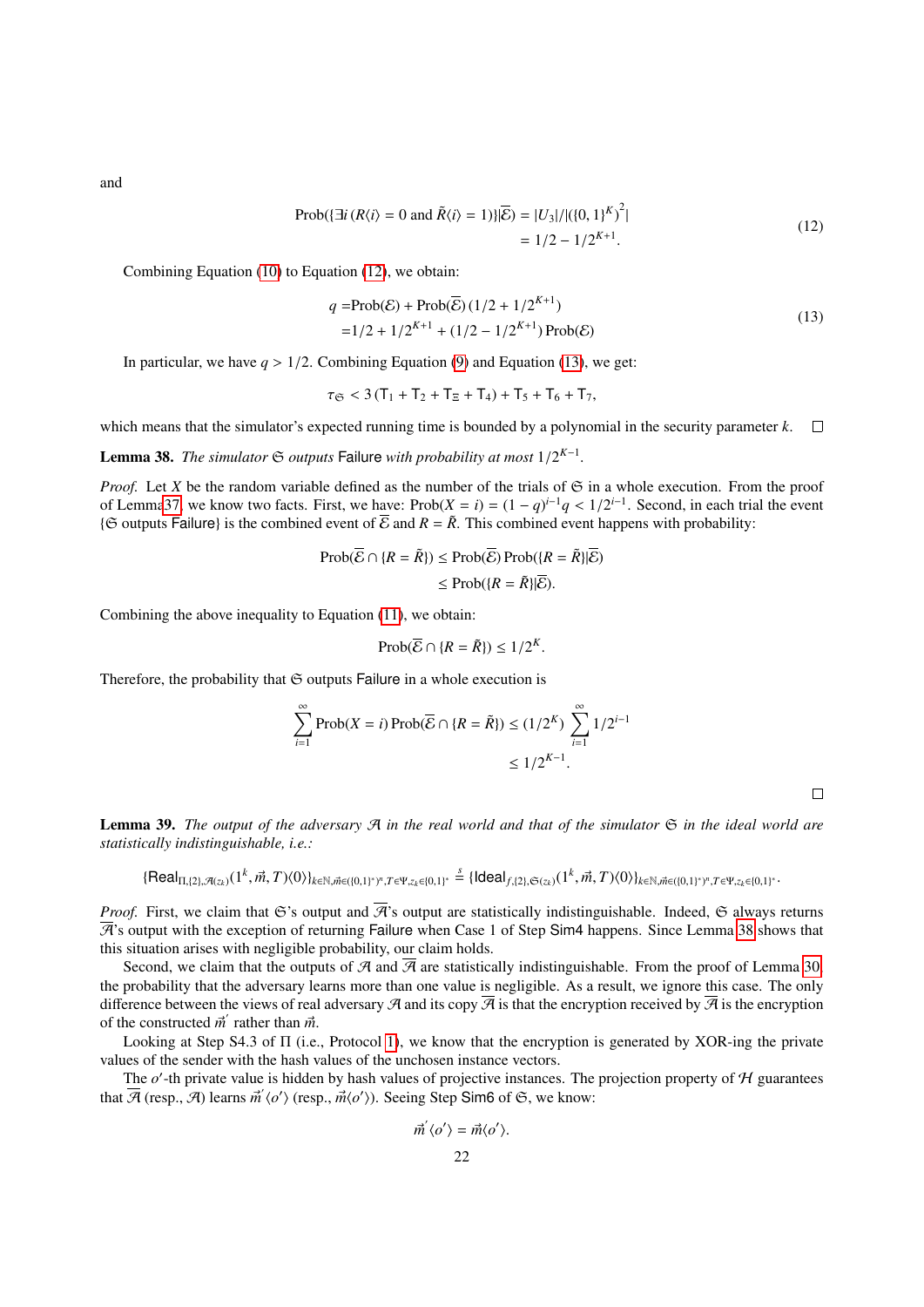The  $(3 - o')$ -th private value is hidden by hash values of smooth instances. The smoothness property of H guarantees that  $\overline{A}$  (resp.,  $\hat{A}$ ) learns nothing about  $\vec{m}'(3 - o')$  (resp.,  $\vec{m}(3 - o')$ ) and

$$
\vec{c}'\langle 3-o'\rangle \stackrel{s}{=} \vec{c}\langle 3-o'\rangle.
$$

Therefore,  $\overline{A}$ 's view and  $A$ 's view are statistically indistinguishable. Thus, our second claim holds which achieves our lemma demonstration.  $\Box$ 

<span id="page-22-2"></span>Remark 40. *Because* S *filters out the case that all chosen instance vectors are legal and all unchosen ones are illegal by repeating procedure* Ξ *in Step* Sim3*,* S *does not simulate the real world case where* A *learns more than* 1 *values. Correspondingly, in the proof of Lemma [39,](#page-21-0) we do not consider this case too. This is justified by the fact that Lemma [30](#page-13-0) shows this situation arises with probability at most* <sup>1</sup>/<sup>2</sup> *K .*

Proposition 41. *In the case where only the receiver is corrupted, Equation* [\(1\)](#page-6-1) *in Definition [9](#page-6-0) holds.*

*Proof.* Note that the senders S and S' end up with outputting nothing as they honestly follow Π. On the other hand, the receivers  $R$  and  $R'$  end up with no output either bcause they are corrupted and so are dummy players. As a consequence, the fact that the outputs of  $\mathfrak S$  and  $\mathfrak A$  are statistically indistinguishable (Lemma [39\)](#page-21-0) immediately proves this proposition.  $\Box$ 

# <span id="page-22-1"></span>7. A Fully-Simulatable Framework for OT*<sup>n</sup> t*

Protocol [2](#page-15-0) extends our  $\text{OT}_1^2$  to  $\text{OT}_t^n$ , where *n*, *t* are arbitrary positive integers and  $n > t$ .

<span id="page-22-3"></span>Theorem 42. *Assume that in Protocol [2](#page-15-0) the smooth projective hash family* H *holds properties distinguishability and hard subset membership, the commitment scheme* BC *is perfectly binding and the commitment scheme* HC *is perfectly hiding. Then, Protocol [2](#page-15-0) securely computes functionality OT<sup>n</sup> t in the presence of non-adaptive malicious adversaries where the sender's security is statistical and the receiver's security is computational.*

Note that hard subset membership of  $H$  guarantees that the adversary can not learn any extra knowledge from rearrangement indicators  $\sigma_i^2$ . The proof of Theorem [42](#page-22-3) is almost the same as that of Theorem [29,](#page-11-1) thus we omit the details details.

# Protocol 2 A Framework for OT*<sup>n</sup> t*

This Protocol is constructed via modifying Protocol [1.](#page-12-0) We list the modifications as follows.

- 1. Public Inputs: The employed hash family  $H$  is a  $(n, t)$ -SPH-DHM rather than a  $(2, 1)$ -SPH-DHM.
- 2. Private Inputs: The sender S holds a vector  $\vec{m} \in (\{0, 1\}^*)^n$  of size *n* rather than a vector of size 2. The receiver  $\Re$  holds an index set  $T \in \Psi$  of size *t* rather than a single index  $a \in \{1, 2\}$ R holds an index set  $T \in \Psi$  of size *t* rather than a single index  $o \in \{1, 2\}$ .
- 3. Step R1.3. For each  $i \in [K]$ , the receiver  $\mathcal R$  uniformly chooses a permutation  $\sigma_i^1 \in U S_n$  and shuffles the vector  $\tilde{\vec{a}}$   $\in \mathbb{R}^{1,2}$ .  $\tilde{\vec{a}}_i \leftarrow \sigma_i^1(\vec{a}_i).$ <br>Step **P5** 1
- 4. Step R5.1. The rearrangement indicators are permutations  $\sigma_i^2$  over [*n*] rather than bits  $b_i$ . For each non-<br>chasen vector  $\vec{x}$  (*i*, *d*, *C*)  $\phi$  resulting it by englying a gradom permutation  $\sigma_i^2$  so that s chosen vector  $\tilde{\vec{x}}_i(i \notin C)$ , R reorders it by applying a random permutation  $\sigma_i^2$ , so that each *j*-th (*j* ∈ *T*) entry of the resultant vector  $\sigma_i^2(\tilde{\vec{x}}_i)$  is projective.
- 5. Step S4. Correspondingly, the sender S rearranges each unchosen vector according to rearrangement indicator  $\sigma_i^2$ .

#### References

<span id="page-22-0"></span><sup>[1]</sup> M. O. Rabin, How to exchange secrets by oblivious transfer, Tech. Rep. Technical Report TR-81, Aiken Computation Lab, Harvard University (1981).